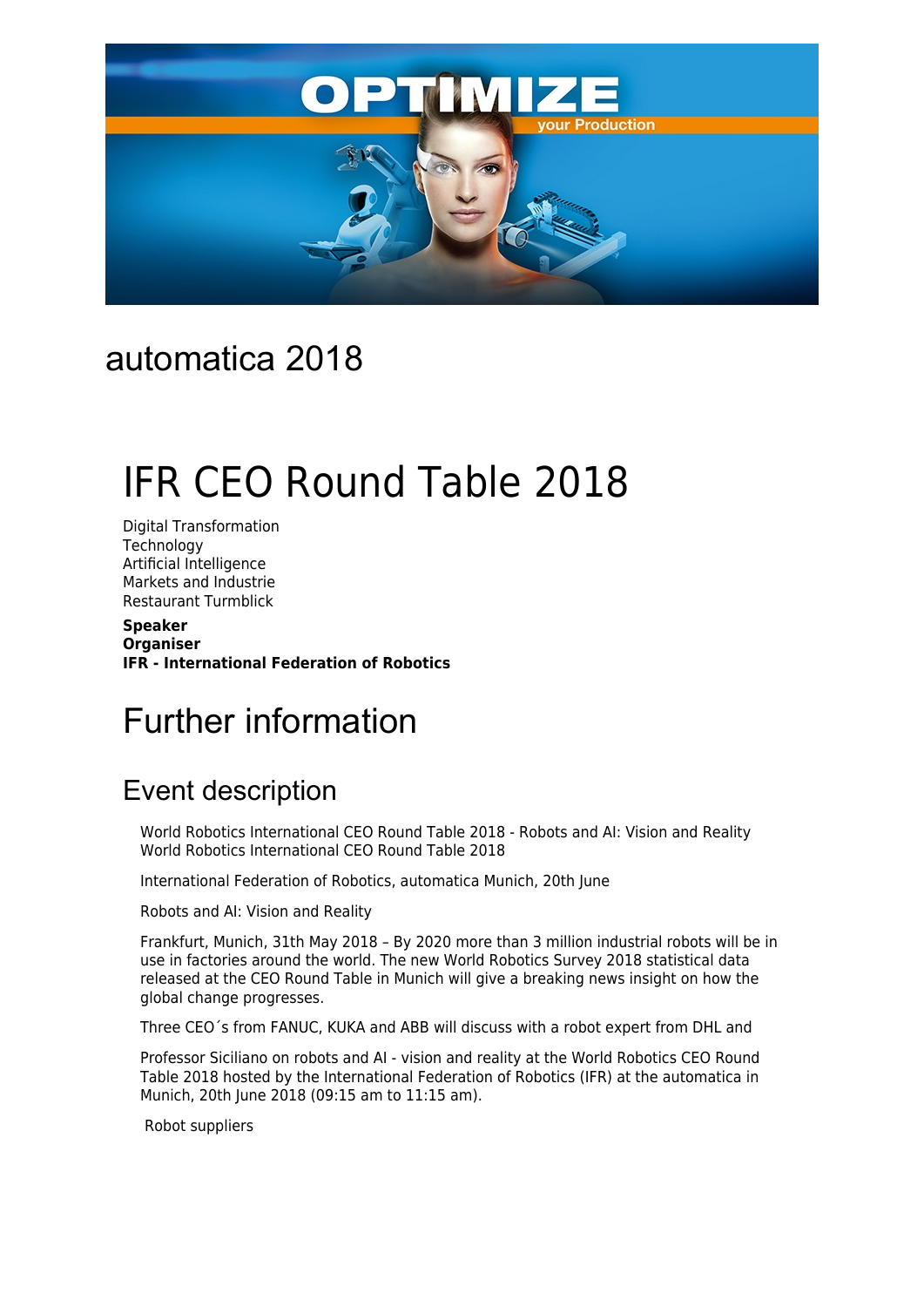• Dr. Kiyonori Inaba, FANUC CORPORATION, Director Executive Managing Officer, General Manager, ROBOT Business Division, Japan

• Stefan Lampa, KUKA ROBOTER, CEO Germany

• Per Vegard Nerseth, ABB ROBOTICS, Group Senior Vice President, Switzerland Robot user

• Markus Kueckelhaus, DHL, Vice President Innovation & Trend Research, Germany,

#### Academic

• Professor Dr. Bruno Siciliano, University of Naples Federico II, Italy

are looking forward to welcoming you to the ensuing discussion.

#### Moderator

• Ken Fouhy, Editor in Chief, VDI Nachrichten

#### Agenda overview:

- Preview on new data World Robotics Industrial Robots 2018 by IFR President Junji Tsuda
- Discussion on "Robots and AI: Vision and Reality"
- Q&A
- Personal interviews with the panelists (optional)
- Get together

For your free press registration please contact Carsten Heer:

E-Mail: Carsten.Heer@econ-news.com Phone: +49 (0) 40 82244 284

Press conference - World Robotics International CEO Round Table 2018

by The International Federation of Robotics (IFR)

20th June 2018

09:15 hrs to 11:15 hrs

Messe Munich

Restaurant Turmblick, Entrance East

**Event type:** Press event **Topic:** Digital Transformation, Technology, Artificial Intelligence , Markets and Industrie **Access:** press / journalists only **Event language:** English **Event venue:** Restaurant Turmblick **IFR International** Copyright: THE INTERNATIONAL FEDERATION OF ROBOTICS **Federation of** Reportics

# **Dates**

20.06.2018 09:15 - 11:15 h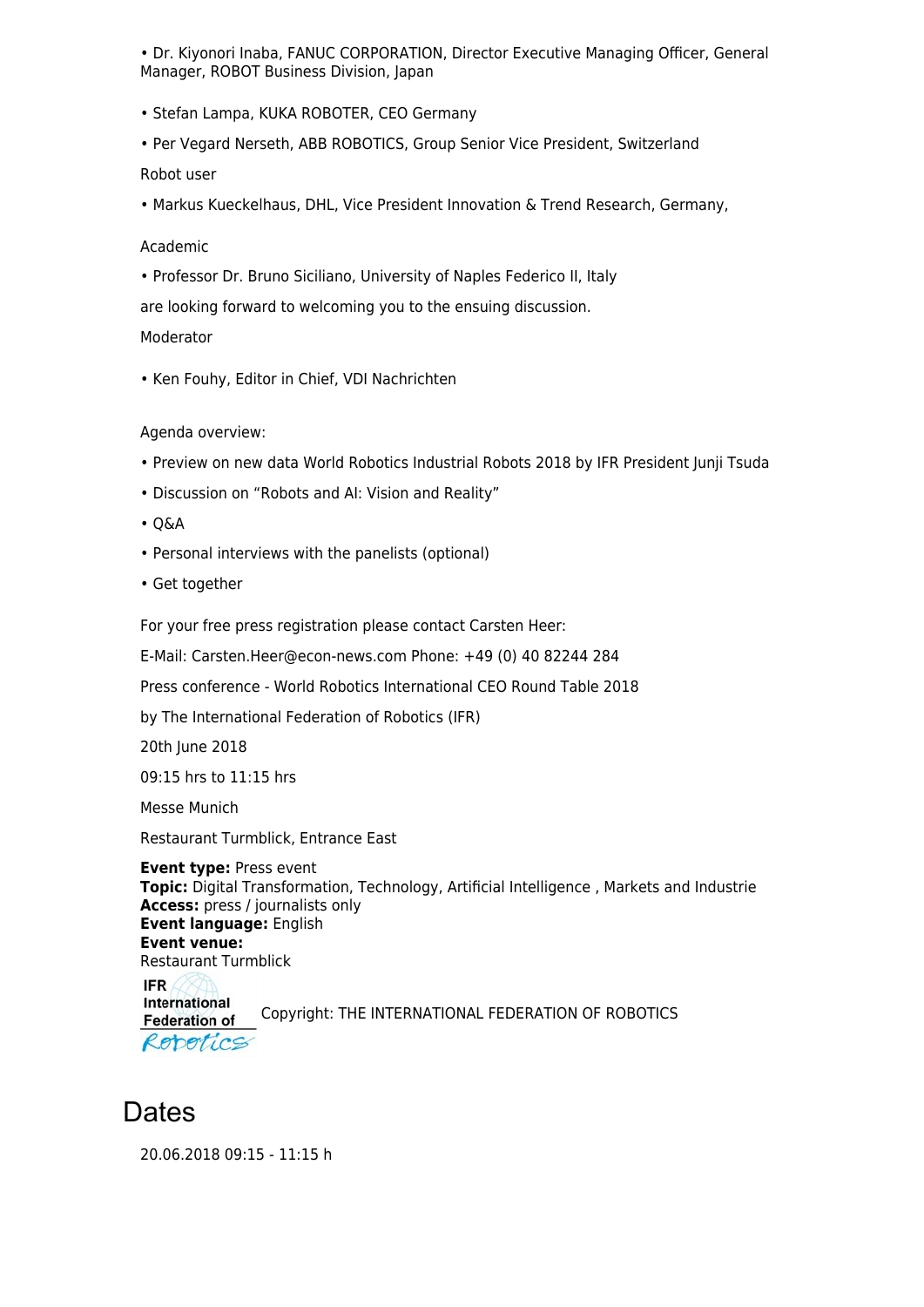# All events of the organiser



Live Hacking: Ausnutzung von Sicherheitslücken bei industriellen Automatisierungssystemen Ferdinand Jarisch (Fraunhofer Institut AISEC, Research Scientist), Speaker 21.06.2018 | 10:00 - 10:20 h | IT2I Forum (B4.216) **Technology** Live-Hack des Smart4I Demonstrators - Industrial IT-Security - Industrie 4.0



## **IT2INDUSTRY**

Keynote: New IoT Technology Trends that will impact Production Automation Alexander Koerner (IBM Deutschland GmbH, Software Solution Architect), Speaker 19.06.2018 | 12:00 - 12:20 h | IT2I Forum (B4.216)

Artificial Intelligence **Technology** The Distributed Cloud - Edge Analytics - AI on the Edge



# IT2INDUSTRY

Automatische UnitTest-Generierung Dipl.-Ing. Johannes Bergsmann (Software Quality Lab GmbH), Speaker 19.06.2018 | 12:20 - 12:40 h | IT2I Forum (B4.216) Digital Transformation **Technology** In vielen Entwicklungsorganisationen existiert eine Hemmschwelle bzw. Lücke zwischen Fachabteilung und Testautomatisierung. Eine gute Zusammenarbeit benötigt eine





# **IT2INDUSTRY**

Right-size Automation for the Smart Factory: How Real-time Collaborative Solutions Enhance the Man-to-Machine Interface Maurizio Cremonini (Comau SpA, Head of Marketing), Speaker 19.06.2018 | 12:40 - 13:00 h | IT2I Forum (B4.216) Digital Transformation **Technology** Safe, collaborative and synergistic human and machine-driven automation Integration strategies featuring wearable technologies, real-time analytics and virtual environments - Right-size automation ensures efficient, effective and flexible manufacturing po



#### Man vs. Machine: Optimized Development Processes with Artificial Intelligence Thomas Gabor (Ludwig-Maximilians-Universität, Munich, Research Associate), Speaker 19.06.2018 | 13:00 - 13:20 h | IT2I Forum (B4.216) Artificial Intelligence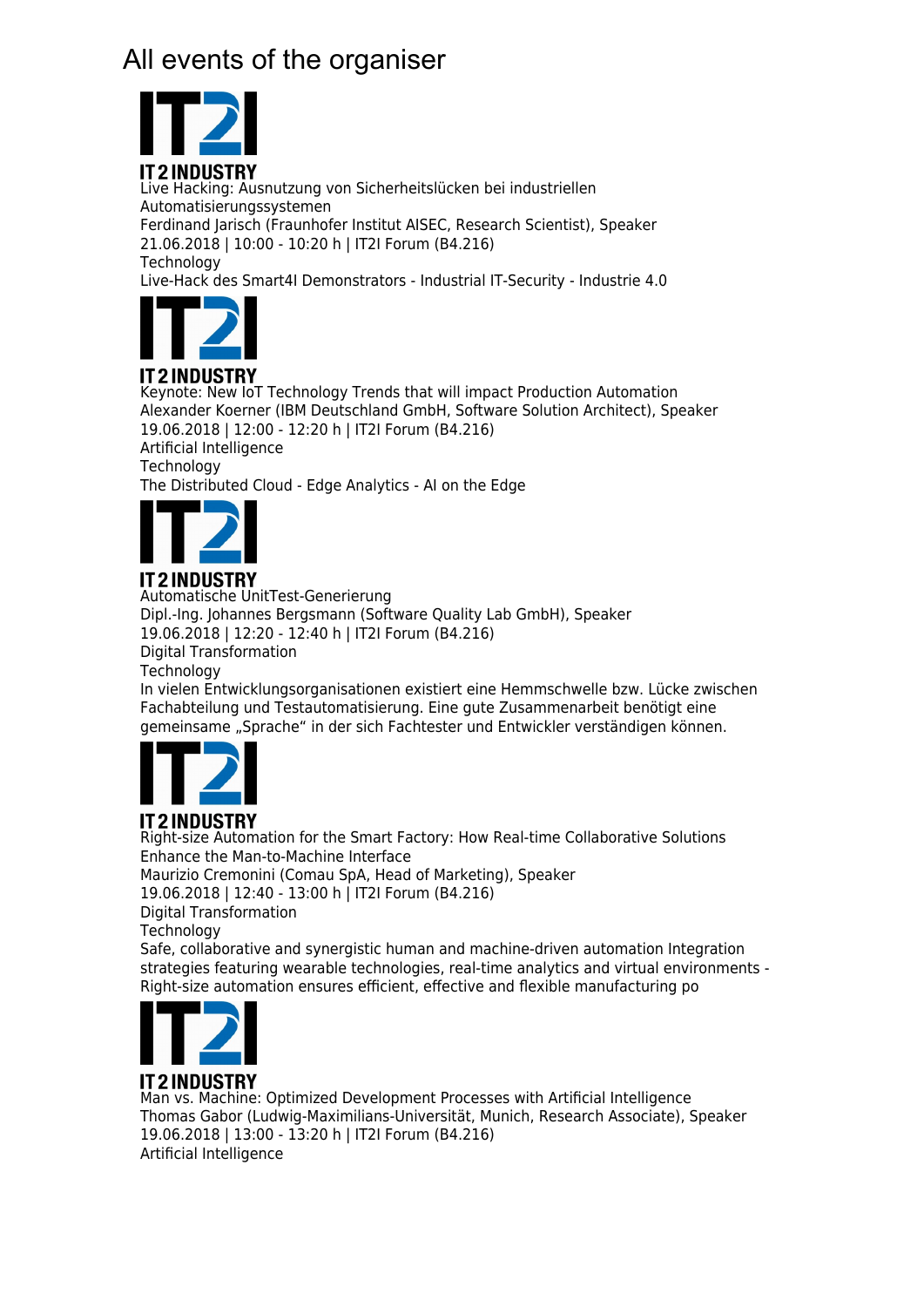#### **Technology**

AI methods open up new opportunities in software and system design - a system steered by AI needs to be controlled by human engineers, facing multiple intertwined learning components - AI methods can also help controlling AI, ultimately leading to quality



Modulare Softwarelösung für Predictive Maintenance Torsten Albrecht (softgate gmbh), Speaker 19.06.2018 | 14:20 - 14:40 h | IT2I Forum (B4.216) Digital Transformation

Als fundamentaler Baustein für Predictive Maintenance bietet softgate das SOMA Condition Monitoring - Ersetzen von traditionellen Wartungsansätzen, hin zu

Echtzeitmaschinenbelastungen und Analysen - Maschinenintegration einfach mit Design Tool umsetzen



**IT2INDUSTRY** The rise and need for machine identities - the foundation of smart factories Maximilian Moehring (Keyp GmbH, CEO), Speaker 19.06.2018 | 14:40 - 15:00 h | IT2I Forum (B4.216) Digital Transformation **Technology** Cyber security solutions for smart factories have to provide identities for machinesDetails folgen - flexible, in real-time and decentralized are the parameters for creating secure

machine identities - GDPR is relevant for manufactoring but no big deal



## **IT2INDUSTRY**

Smarter.Productions - Physische Assistenzsysteme als Wettbewerbsfaktor Markus Windisch (bayme vbm Bayerische M+E Arbeitgeber), Speaker 19.06.2018 | 15:00 - 15:20 h | IT2I Forum (B4.216) Digital Transformation Markets and Industrie Human-Robot Collaboration Work 4.0 Potenziale von MRK als Wettbewerbsfaktor - Stärken/Schwächen von Mensch/Roboter im Vergleich - Herausforderungen an Mensch/Technik/Organisation



**IT2INDUSTRY** Damit Roboter nicht aus der Reihe tanzen: Echtzeitanalyse und Monitoring für ROS (Robot Operating System) Michael Stiller (Fraunhofer Institut ESK ), Speaker 19.06.2018 | 15:20 - 15:40 h | IT2I Forum (B4.216) Human-Robot Collaboration **Technology** Warum das Fraunhofer-ESK-Tool DANA die Performance und Zuverlässigkeit von Roboterbetriebssystemen bzw. Frameworks optimieren kann: Darstellung der Vorteile anhand von ROS - Wie ROS und DANA zusammenarbeiten - Welche Bedeutung smarte Analysetools in künft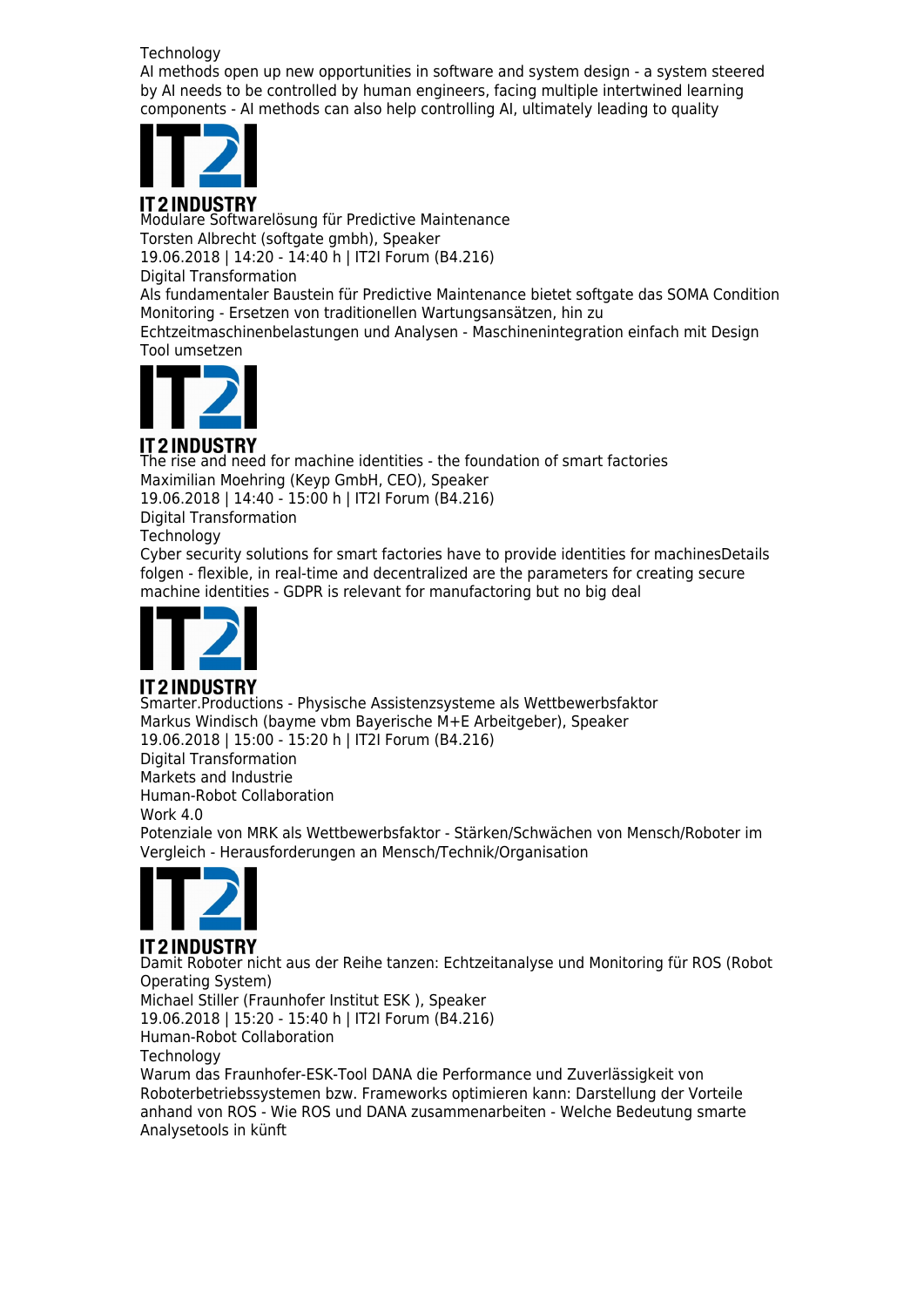

Time Sensitive Networking - Echtzeitfähige und deterministische Kommunikation über Standard Ethernet Ben Schneider (fortiss GmbH), Speaker 19.06.2018 | 15:40 - 16:00 h | IT2I Forum (B4.216)

Digital Transformation

**Technology** 

TSN ist eine Erweiterung des bestehenden Ethernet Standards (kein neues Feldbussystem) - TSN bietet Echtzeitfähigkeit, Determinismus und Konvergenz über Standardethernet - OPC UA TSN als herstellerunabhängige Kommunikationstechnologie für die Fabrik der Z



## **IT 2 INDUSTRY**

Null-Fehler-Produktion und Effizienzsteigerung: Der Weg zur Intelligenten Fabrik durch MES-gelenkte Produktionsprozesse und Digitale Zwillinge Matthias Kohlbrand (COSMINO AG), Speaker 19.06.2018 | 16:00 - 16:20 h | IT2I Forum (B4.216) Digital Transformation **Technology** Zunehmende Zahl Varianten und kleiner werdende Losgrößen ohne Softwareunterstützung nicht zu erfüllen - MES steuert den Herstellungsworkflow für jede Variante zuverlässig und effizient - Erfüllt Null-Fehler, Transparenz, Rückverfolgbarkeit

# **EU**nited

Robotics European Robotics

Association Investors Day: Finance meets Robotics and Automation 20.06.2018 | 12:30 - 15:00 h | Start-up Arena (B4.328) Digital Transformation Markets and Industrie An event on investment opportunities, market trends and targeted networking at the automatica 2018

# **C** MOBILE<br>WORLD CAPITAL.

Exhibiting Startup Pitches (Session 1) 19.06.2018 | 11:00 - 12:30 h | Start-up Arena (B4.328) Digital Transformation Human-Robot Collaboration Work 4.0 The startups of the automatica Startup Arena will showcase their services and products to the corporations, investors and general audience. Come to discover the most innovative

emerging companies, ask questions and connect with them!<br> $\bigcup_{\text{WORLD}}$  CAPITAL.



ARCEL Exhibiting Startups Pitches (Session 2) 20.06.2018 | 11:00 - 12:30 h | Start-up Arena (B4.328) Digital Transformation Human-Robot Collaboration Work 4.0 The startups of the automatica Startup Arena will showcase their services and products to the corporations, investors and general audience. Come to discover the most innovative

emerging companies, ask questions and connect with them!<br>
C MOBILE<br>
BARCELONA



Startup Competition Final 21.06.2018 | 11:00 - 12:00 h | Start-up Arena (B4.328)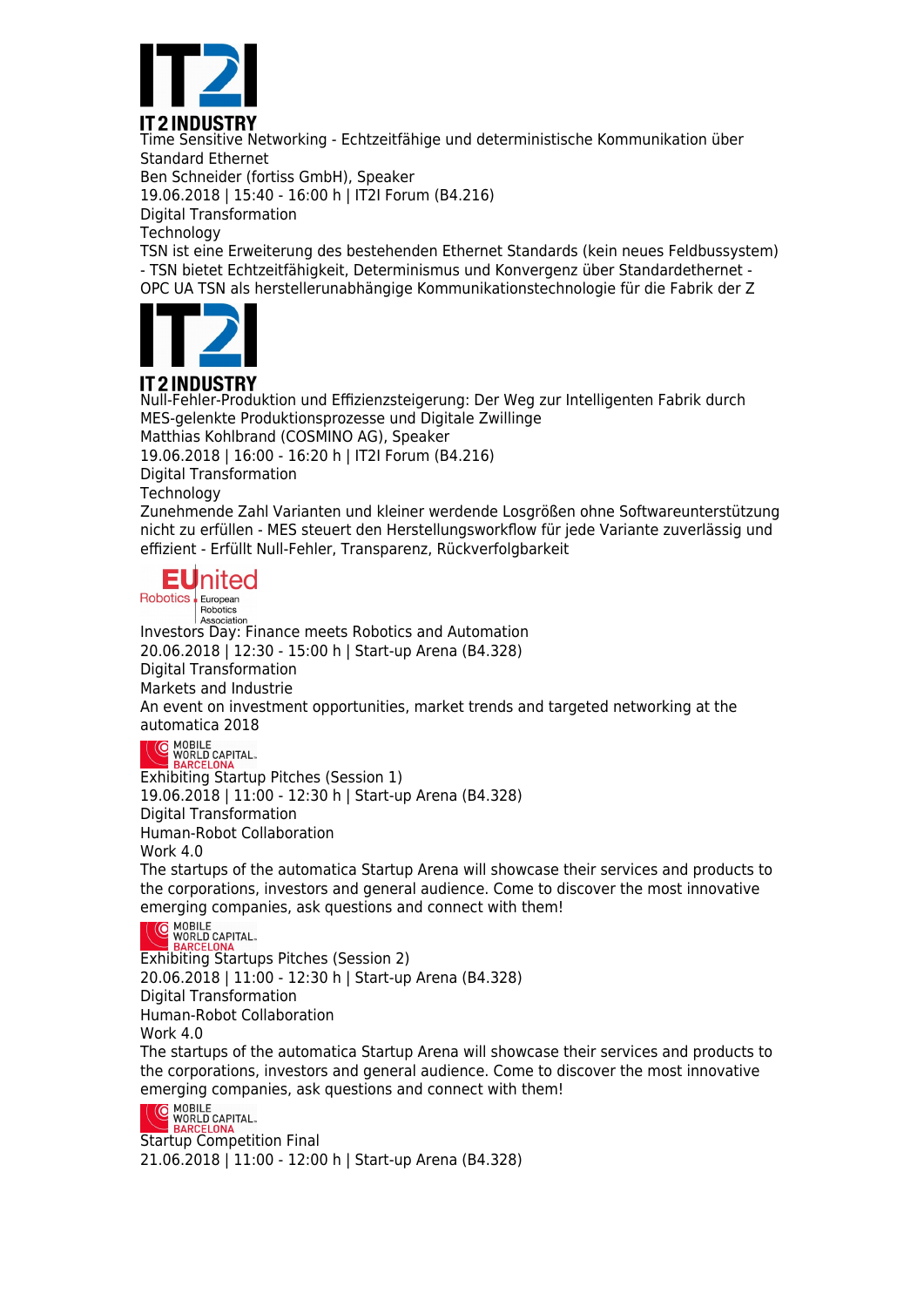Digital Transformation Work 4.0 Service Robotics The best 5 startups of the automatica Startup Arena will compete to become the best startup of the event. They will pitch for 5 minutes in front of the jury who will select the winners.



Macht die Digitalisierung jedes Unternehmen zum Softwareanbieter? Jonas Schaub (elunic GmbH), Speaker 20.06.2018 | 10:20 - 10:40 h | IT2I Forum (B4.216) Digital Transformation Markets and Industrie Kulturelles Umdenken: gefährdet Ingenieurskunst die Wandlungsfähigkeit? - Der Wandel des Geschäftsmodells: Daten sind das neue Gold - Beispiele und Herangehensweisen zur Umsetzung der digitalen Transformation



### **IT2INDUSTRY**

Vernetzung von Produktionskapazitäten Thomas Hoffmeister (Fabrikado GmbH), Speaker 20.06.2018 | 10:40 - 11:00 h | IT2I Forum (B4.216) Digital Transformation Markets and Industrie **Technology** Machine Sharing



### **IT2INDUSTRY**

life. Intelligent kombiniert. Ein Maschinenleben lang. Reiner Fries (Schwäbische Werkzeugmaschinen GmbH), Speaker 20.06.2018 | 11:00 - 11:20 h | IT2I Forum (B4.216) Digital Transformation **Technology** Kundenanforderungen im Maschinenlebenszyklus - Wissen aus der Praxis für die Praxis - Mehrwert für Ihre Fertigung



#### **IT2INDUSTRY** Open Source PostgreSQL database as a connector and enabler for traditional, NoSQL and IoT dataflows Kaarel Moppel (Cybertec Schönig & Schönig GmbH, Senior Database Consultant), Speaker 20.06.2018 | 11:20 - 11:40 h | IT2I Forum (B4.216) Digital Transformation **Technology**

Open Source - Unlimited interoperability - Data Analytics

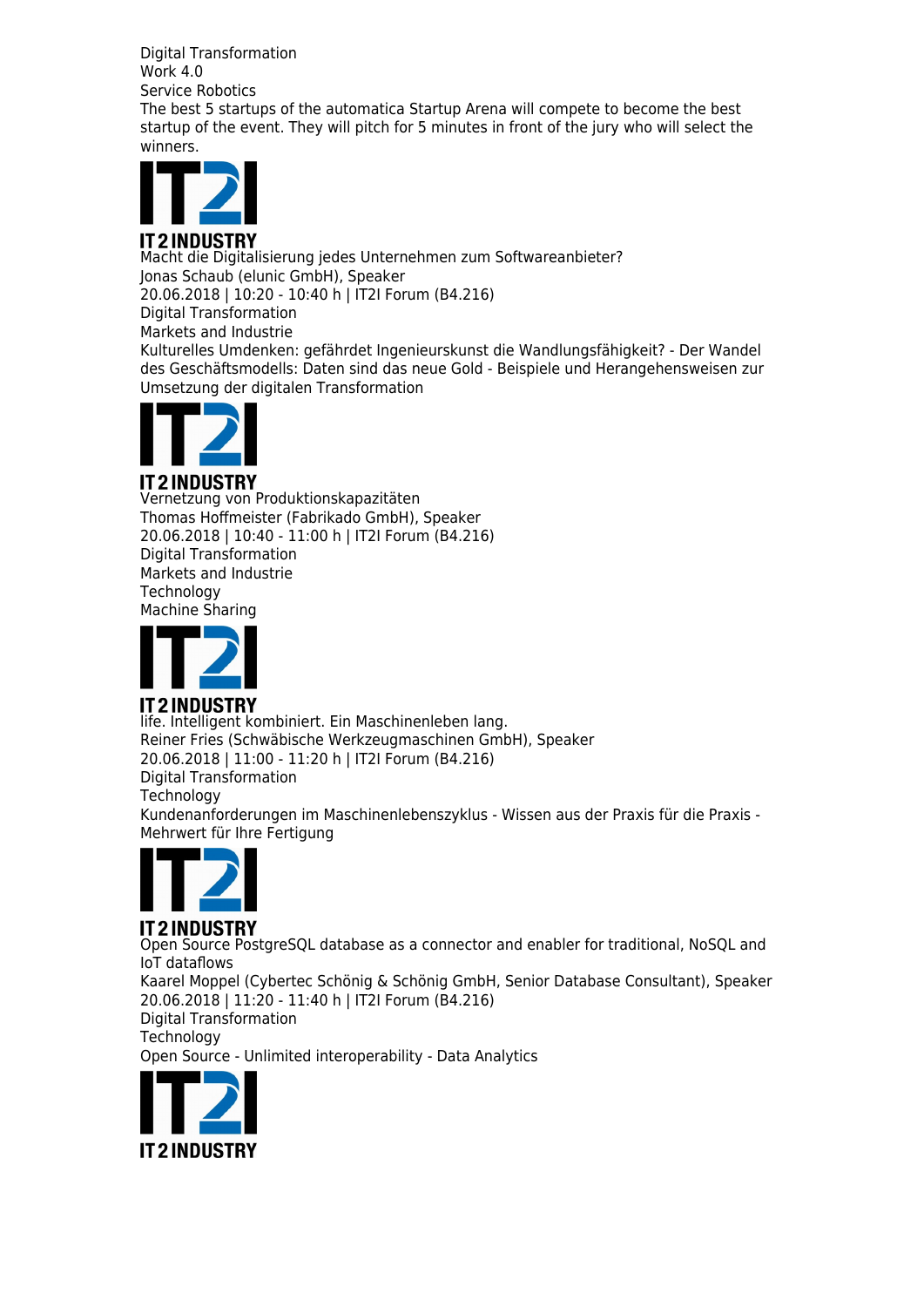Keynote: IoT - Security, Liability, and Politics Dr. Robert Helling (Chaos Computer Club München, Member), Speaker 20.06.2018 | 11:40 - 12:00 h | IT2I Forum (B4.216) Markets and Industrie

The deployment of cheap IoT devices explodes. How can we maintain security? How can society stop a surge of unadministerd culnerable networked computers?



Finde den Saboteur - Absicherung des störungsfreien Betriebes vernetzter Industrieanlagen Dr. Frank Stummer (Rhebo GmbH), Speaker 20.06.2018 | 12:00 - 12:20 h | IT2I Forum (B4.216) Digital Transformation **Technology** Monitoring von Industrial Control Systrems ICS - Praxisbeispiele von Angriffen und Netzwerkproblemen - Organisation der Sicherheit und Anlagenverfügbarkeit



#### **IT2INDUSTRY**

Keynote: Customer value first: next era of IIoT - Data Science to boost raw data to insights Dr. Christian Schlögel (connyun GmbH), Speaker

21.06.2018 | 11:40 - 12:00 h | IT2I Forum (B4.216)

Digital Transformation

Markets and Industrie

IIoT Applikation mit Ausrichtung auf direkten Kundenmehrwert ohne die Mission zu gefährden - Data Science in der Produkten, Abweichungen vom Soll Zustand gehören der Vergangenheit an - Neue Geschäftsmodelle stehen in den Kinderschuhen, haben hiermit einen



#### Wartungsmanagement 4.0 / Maintenance Management 4.0 Jochen Kinauer (camLine GmbH), Speaker 20.06.2018 | 12:20 - 12:40 h | IT2I Forum (B4.216) Digital Transformation Technology Vorausschauende Wartung / Predictive Maintenance - Organisation des Wartungspersonals - Ersateilverwaltung



#### **IT2INDUSTRY** Durch die Augen eines anderen: Virtueller Helpdesk über Datenbrille Gerhard Pluppins (Essert GmbH), Speaker 22.06.2018 | 10:40 - 11:00 h | IT2I Forum (B4.216) Digital Transformation Markets and Industrie Automatisierer setzen auf Datenbrillen und Augmented Reality Systeme - Beispiele aus der Praxis zeigen die Möglichkeiten Remote-Assistance-Lösungen - Visual-Support Verträge bieten neue Umsatzquellen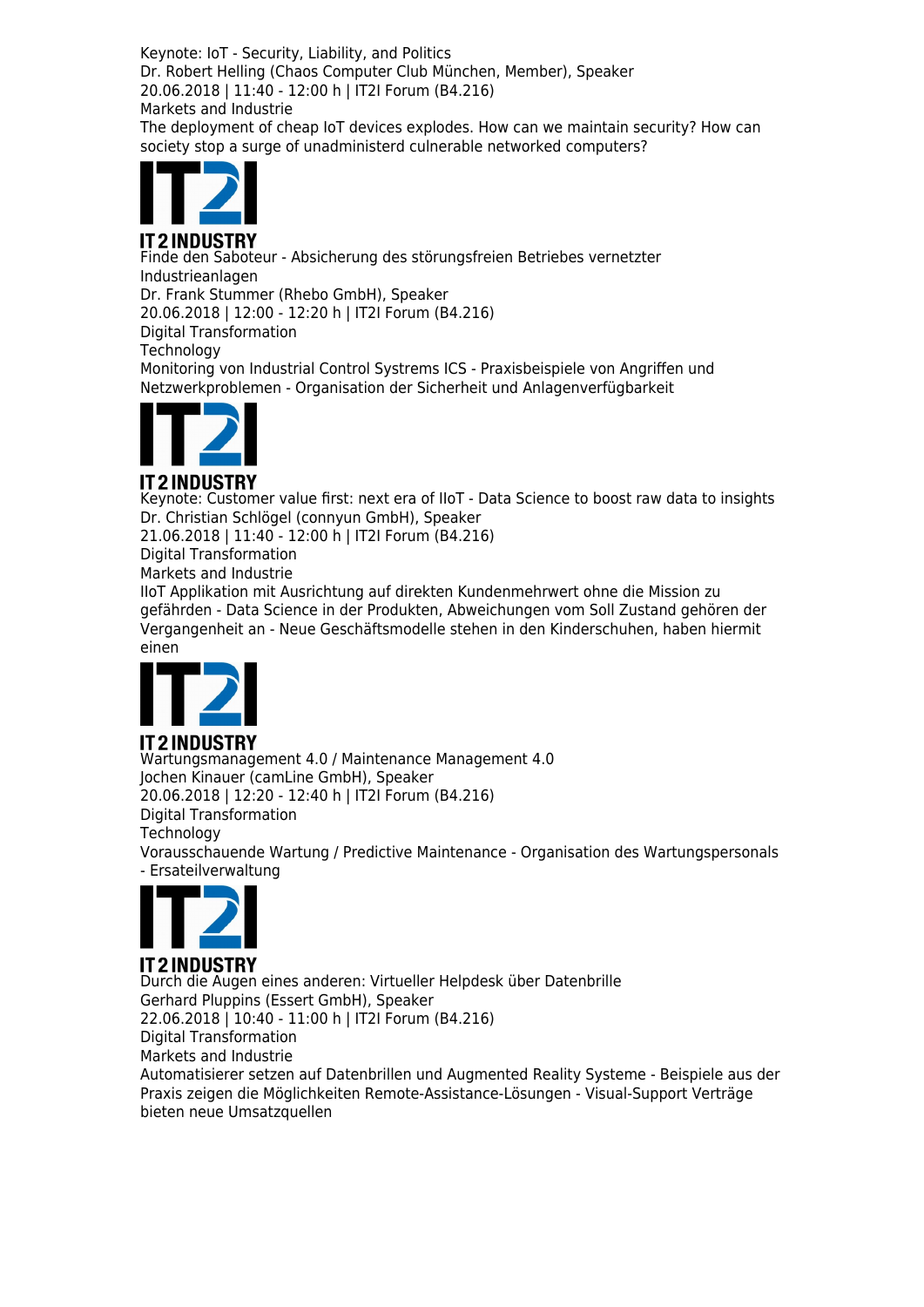

IoT Device Authority - cidaas Sadrick Widmann (WidasConcepts GmbH), Speaker 20.06.2018 | 12:40 - 13:00 h | IT2I Forum (B4.216) Digital Transformation Markets and Industrie Device Authority - Basis of M2M communication - Identity management in the manufacturing process



**IT 2 INDUSTRY** Smart Maintenance Alain Mettraux (SOGEMA Group GmbH), Speaker 20.06.2018 | 13:00 - 13:20 h | IT2I Forum (B4.216) Digital Transformation Markets and Industrie **Technology** IoT-Plattform für die Optimierung und predictive Instandhaltung von Industrie Anlagen



#### **IT2INDUSTRY** Podiumsdiskussion: IoT-Plattformen - Was Sie heute können und wie sie sich in der Produktion einsetzen lassen Moderation: Christoph Witte (Agentur wittcom), Moderator 19.06.2018 | 13:20 - 14:20 h | IT2I Forum (B4.216) Digital Transformation Markets and Industrie **Technology** IoT Plattform-Geschäftsmodelle sind noch ein relativ neues Thema. Trotzdem liefern sich eine wachsende Anzahl von Unternehmen einen harten Wettbewerb um den noch ziemlich

unübersichtlichen aber sich sehr dynamischen entwickelnden Markt.



# **IT2INDUSTRY**

Podiumsdiskussion: Künstliche Intelligenz – Wie umgehen mit schlauen Maschinen? Moderation: Christoph Witte (Agentur wittcom), Moderator 20.06.2018 | 13:20 - 14:20 h | IT2I Forum (B4.216) Digital Transformation Markets and Industrie Work 4.0 Artificial Intelligence Wichtige Einsatzgebiete von "Künstlicher Intelligenz" (KI) finden sich in der Fertigung, beispielsweise im Automobilbau, wo Roboter eine Unzahl menschlicher Handgriffe ersetzen. Aber was passiert, wenn die Maschinen tatsächlich intelligent werden?



Podiumsdiskussion: Das Industrial Internet of Things (IIoT) – Chance auf neue Geschäftsmodelle oder doch nur Cost of Business?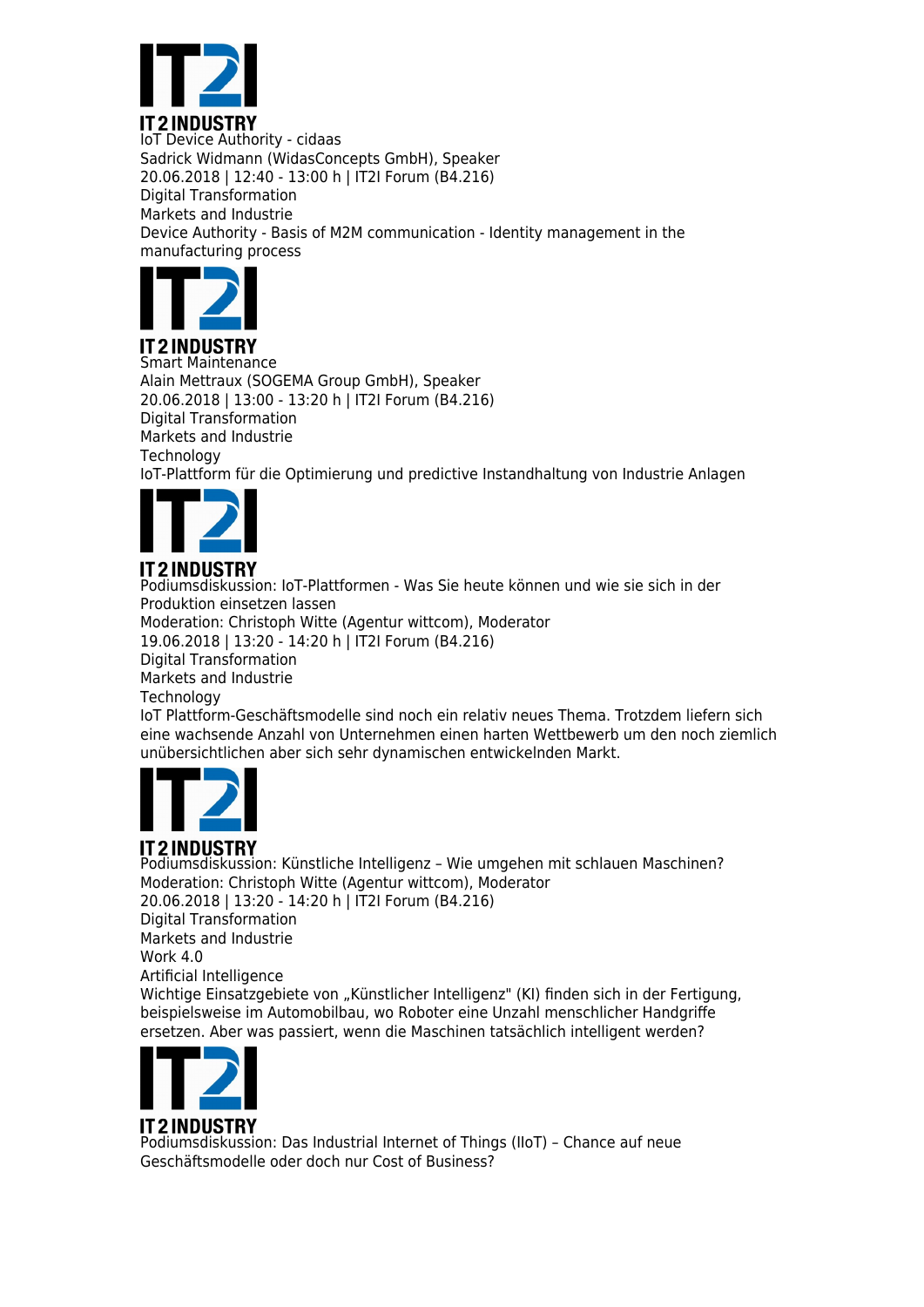Moderation: Christoph Witte (Agentur wittcom), Moderator 21.06.2018 | 13:20 - 14:20 h | IT2I Forum (B4.216) Digital Transformation Markets and Industrie **Technology** 

Das IIoT stellt eine Variante des IoT dar, die im industriellen Bereich eingesetzt wird. Die Diskussionsrunde geht der Frage nach, wie sich technische und betriebswirtschaftliche Potenziale des IIoT konkret in Unternehmen realisieren lassen?



**IT2INDUSTRY** Industrie 4.0 und die Sicherheit - Quo vadis? Udo Schneider (Trend Micro Deutschland), Speaker 20.06.2018 | 14:40 - 15:00 h | IT2I Forum (B4.216) Digital Transformation Markets and Industrie "Security vs. Sicherheit": Gegensätze, Konsequenzen, Lösungsansätze



# **IT2INDUSTRY**

Wie beeinflussen Expertensysteme die Arbeit eines Schwingungsanalysten in der heutigen industriellen Instandhaltung? Markus Scholten (Acoem GmbH), Speaker 20.06.2018 | 14:20 - 14:40 h | IT2I Forum (B4.216) Digital Transformation **Technology** Automatische Diagnosen - Entwicklung von Expertensystemen - Vertrauensindikatoranzeigen



PRE COUND AT LONG COPC Europe Day 2018: OPC UA Overview and Adoption in the World Stefan Hoppe (OPC Foundation, Global Vice President), Speaker 20.06.2018 | 15:00 - 15:30 h | IT2I Forum (B4.216) Digital Transformation Markets and Industrie **Technology** Welcome to the World of OPC



**PROPALM DAT 1 0 N**<br>Pre Conference OPC Europe Day 2018: OPC UA - Technical Introduction Uwe Steinkrauss (Ascolab GmbH, CEO), Speaker 20.06.2018 | 15:30 - 16:00 h | IT2I Forum (B4.216) Digital Transformation **Technology** 



.

Pre Conference OPC Europe Day 2018: OPC UA - Security built-in by Design Jouni Aro (Prosys PMS Ltd / Prosys OPC, CTO), Speaker 20.06.2018 | 16:00 - 16:30 h | IT2I Forum (B4.216) Digital Transformation **Technology**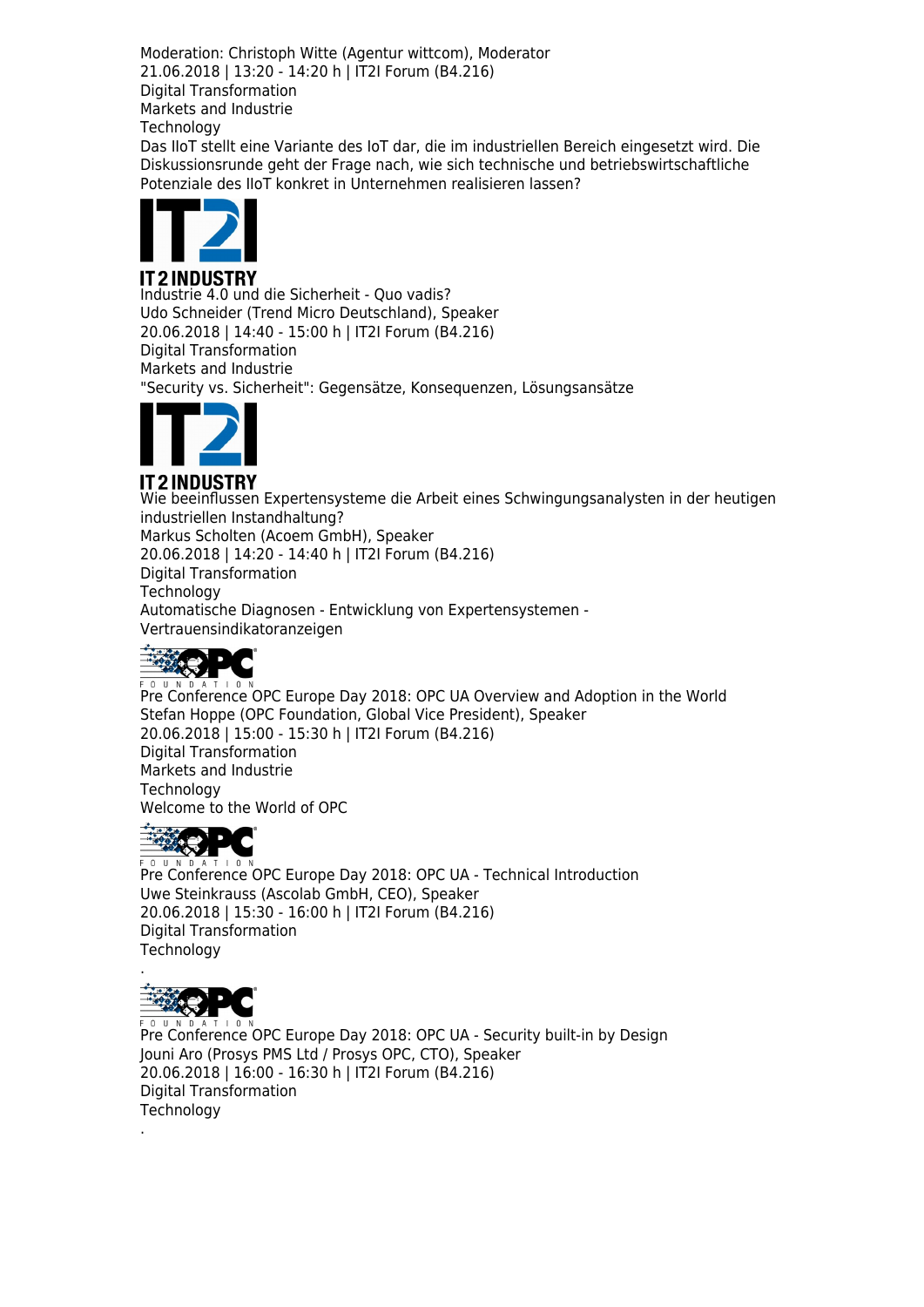

Pre Conference OPC Europe Day 2018: OPC UA Success stories & Getting Started Cluadio Ambra (Exor International S.p.A, CTO), Speaker Dr. Christopher Anhalt (Softing Industrial Automation GmbH, Business Development Manager), Speaker 20.06.2018 | 16:30 - 17:00 h | IT2I Forum (B4.216) Digital Transformation Markets and Industrie **Technology** .



**IT2INDUSTRY** Smart Industry: putting words into actions Jan Leidemann (Systec GmbH, Business Unit Manager), Speaker 21.06.2018 | 10:40 - 11:00 h | IT2I Forum (B4.216) Digital Transformation **Technology** Few companys have a Smart Industry vision - Smart industry requires support by the management - DEMCON realized a complete smart production line



# **IT2INDUSTRY**

Warum Automatisierung und IT-Sicherheit nicht zusammenpassen Michael Emmer (SpaceNet AG), Speaker 21.06.2018 | 11:00 - 11:20 h | IT2I Forum (B4.216) Digital Transformation Markets and Industrie **Technology** IT-Sicherheit - IT-Beratung - IT-Betrieb & Rechenzentrum



ERP als Rückgrat: Predictive Maintenance in der Praxis Michael Wüstemeier (proALPHA Consulting GmbH), Speaker 21.06.2018 | 11:20 - 11:40 h | IT2I Forum (B4.216) Digital Transformation Markets and Industrie ERP-Komplettlösung, Schaltzentrale für Industrie 4.0, Predictive Maitenance



**IT2INDUSTRY** Blueprints for business friendly open source ecosystems in the industry Gaël Blondelle (Eclipse Foundation Europe GmbH, Director or European Ecosystem Development), Speaker 21.06.2018 | 12:00 - 12:20 h | IT2I Forum (B4.216) Digital Transformation Markets and Industrie Open Source - Open innovation - Composable robots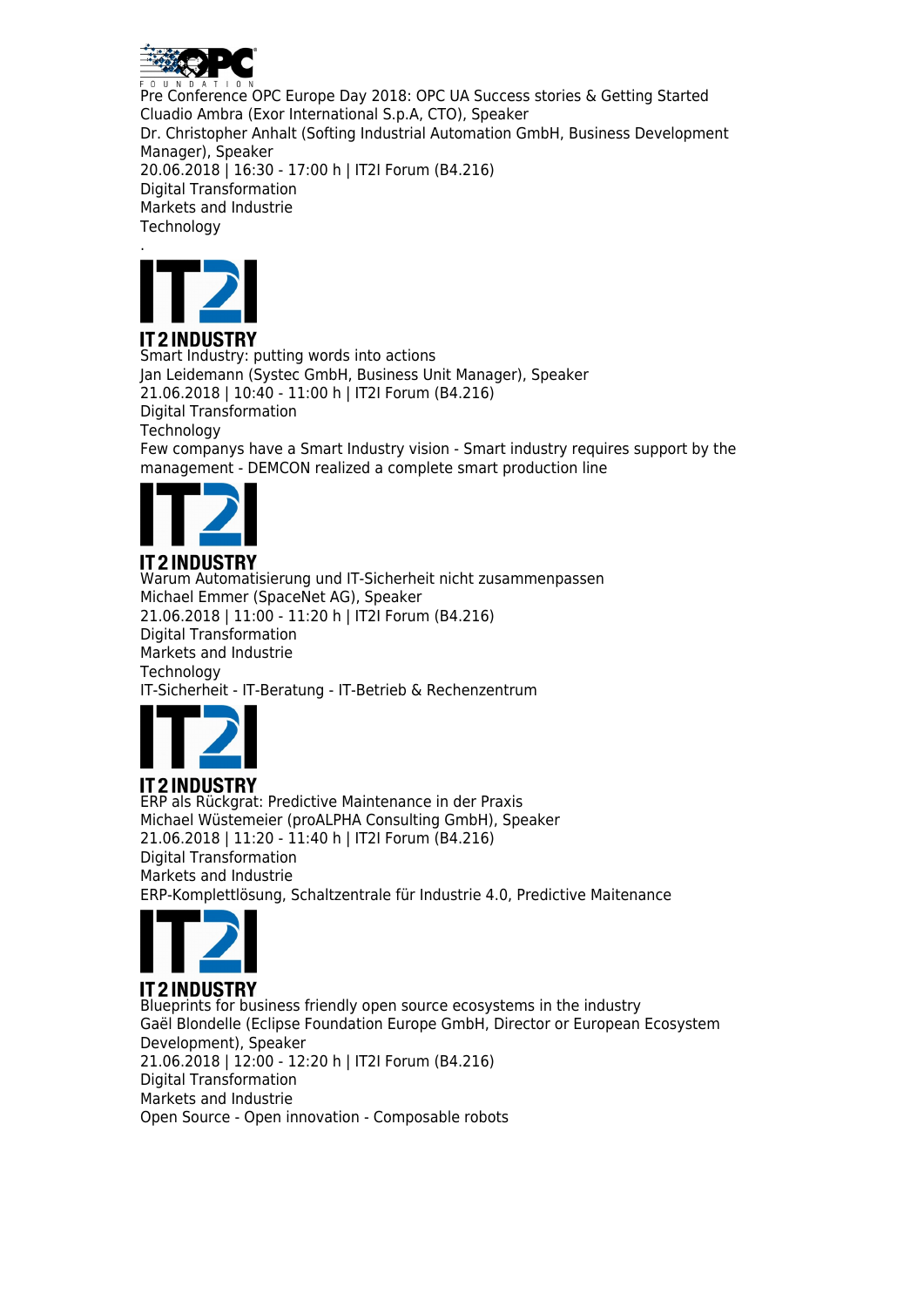

Press conference MHI 20.06.2018 | 12:30 - 13:30 h | A4.212 Human-Robot Collaboration Service Robotics **Technology** The "Academic Society for Assembly, Handling and Industrial Robotic" (Wissenschaftliche Gesellschaft für Montage, Handhabung und Industrierobotik (MHI)) will be presenting ongoing research and development topics at its booth at automatica 2018 in Munich f



## **IT2INDUSTRY**

Industrie 4.0 live: Industrial Application 4.0 Showcase Dr.-Ing. Rainer Stetter (ITQ GmbH), Speaker 21.06.2018 | 12:20 - 12:40 h | IT2I Forum (B4.216) Digital Transformation **Technology** Agiles Engineering von IoT Lösungen - Modularisierung auf Basis von OPC UA - Live-Präsentation Industrie 4.0



# **IT2INDUSTRY**

Global and Korean Robot Industry in the 4th Industrial Revolution Gyeong-jun Lee (Korean Association of Robot Industry, Head of Department), Speaker 21.06.2018 | 12:40 - 13:00 h | IT2I Forum (B4.216) Digital Transformation Markets and Industrie Robot industry in 4th Revolution - World and Korean Robot industry market and trend - Success story of global robot company and Korean robot company



# **IT2INDUSTRY**

Strategischer Ansatz und Methoden zur Einführung und Implementierung von neuen IIOT Lösungen und Geschäftsmodellen Marc Zenker (blu Portals & Applications GmbH), Speaker 21.06.2018 | 13:00 - 13:20 h | IT2I Forum (B4.216) Digital Transformation Markets and Industrie Warum die Einführung von IIoT Lösungen meist auch die Implementierung neuer Geschäftsmodelle notwendig macht - Was bedeutet Geschäftsmdodellinnovation für Unternehmen - Vorstellung eines systematischen Ansatzes zur Entwicklung und Implementierung von IIo



# **IT2INDUSTRY**

PIA Automation - Die neuen Wege der Digitalisierung Claude Eisenmann (PIA Automation Bad Neustadt GmbH), Speaker 21.06.2018 | 14:20 - 14:40 h | IT2I Forum (B4.216) Digital Transformation **Technology** PIA Automation unterstützt die Kunden bei der Verbesserung der Wettbewerbsfähigkeit -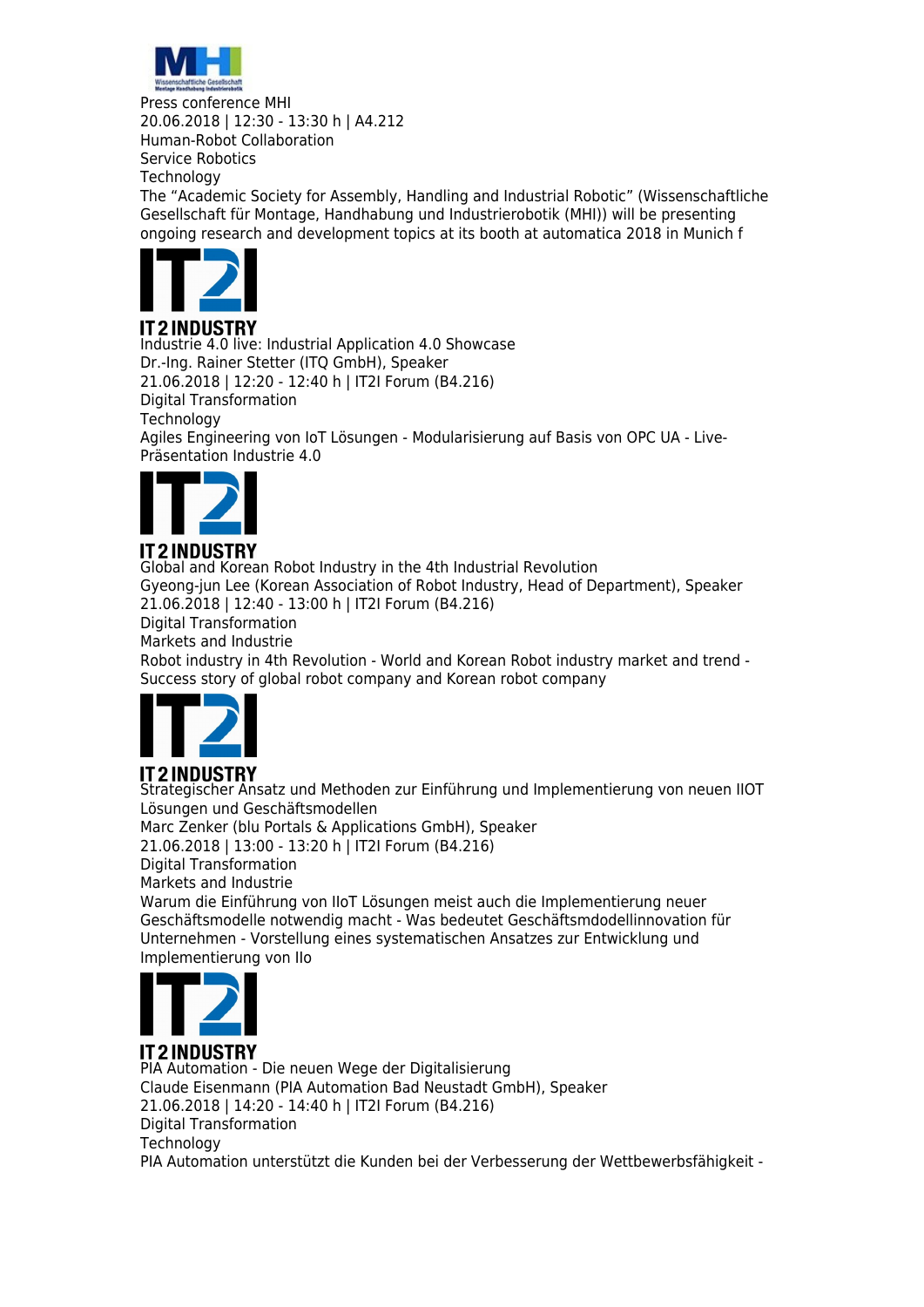Die Verfügbarkeit und Performance der Anlage wird durch PIA intelligente Analysetools gewährleistet - Der PIA Line Controller sorgt für Flexibilität, Rückverfolgbarkeit



## **IT2INDUSTRY**

Smarter robots with robobrain – Was bedeutet einfache Roboterprogrammierung heute? Tobias Rietzler (robominds GmbH), Speaker 21.06.2018 | 14:40 - 15:00 h | IT2I Forum (B4.216) Digital Transformation Artificial Intelligence **Technology** Überblick zum Stand der Roboterprogrammierung - Komplexe Prozesse sind noch immer aufwändig zu programmieren - robobrain: Vision und Control



## **IT2INDUSTRY**

Automatisierte Logistikprozesse und flexibles Onboarding mit dem Enterprise Entity Bus Iwe Kardum (Sunato München GmbH), Speaker 21.06.2018 | 15:00 - 15:20 h | IT2I Forum (B4.216) Digital Transformation Markets and Industrie Geschäftsprozess Automatisierung - Onboarding von Kunden - Digitalisierung

# automatica

automatica press conference 19.06.2018 | 11:00 - 12:30 h | Conference room A62 (Hall A6) Human-Robot Collaboration Artificial Intelligence Work 4.0 Service Robotics Main press conference automatica



**IT2INDUSTRY** Ausgangspunkt und Ziele - Der Weg zur Smart Factory Olaf Hilmers ( OPTIWARE - API Deutschland GmbH), Speaker 21.06.2018 | 10:20 - 10:40 h | IT2I Forum (B4.216) Digital Transformation Markets and Industrie Analyse der Ausgangslage - Zielsetzung & Schwerpunktbewertung - Vorgehensweise & Softwareunterstützung

## automatica

Presserundgang mit dem bayerischen Staatsminister für Wirtschaft, Energie und Technologie Franz Josef Pschierer 19.06.2018 | 10:30 - 12:00 h | automatica Forum (A5.135) Markets and Industrie Presserundgang mit dem Staatsminister Franz Josef Pschierer

# *TAUBLI*

Press conference Stäubli Tec-Systems GmbH Robotics 20.06.2018 | 11:00 - 13:00 h | B5.321 Service Robotics **Technology**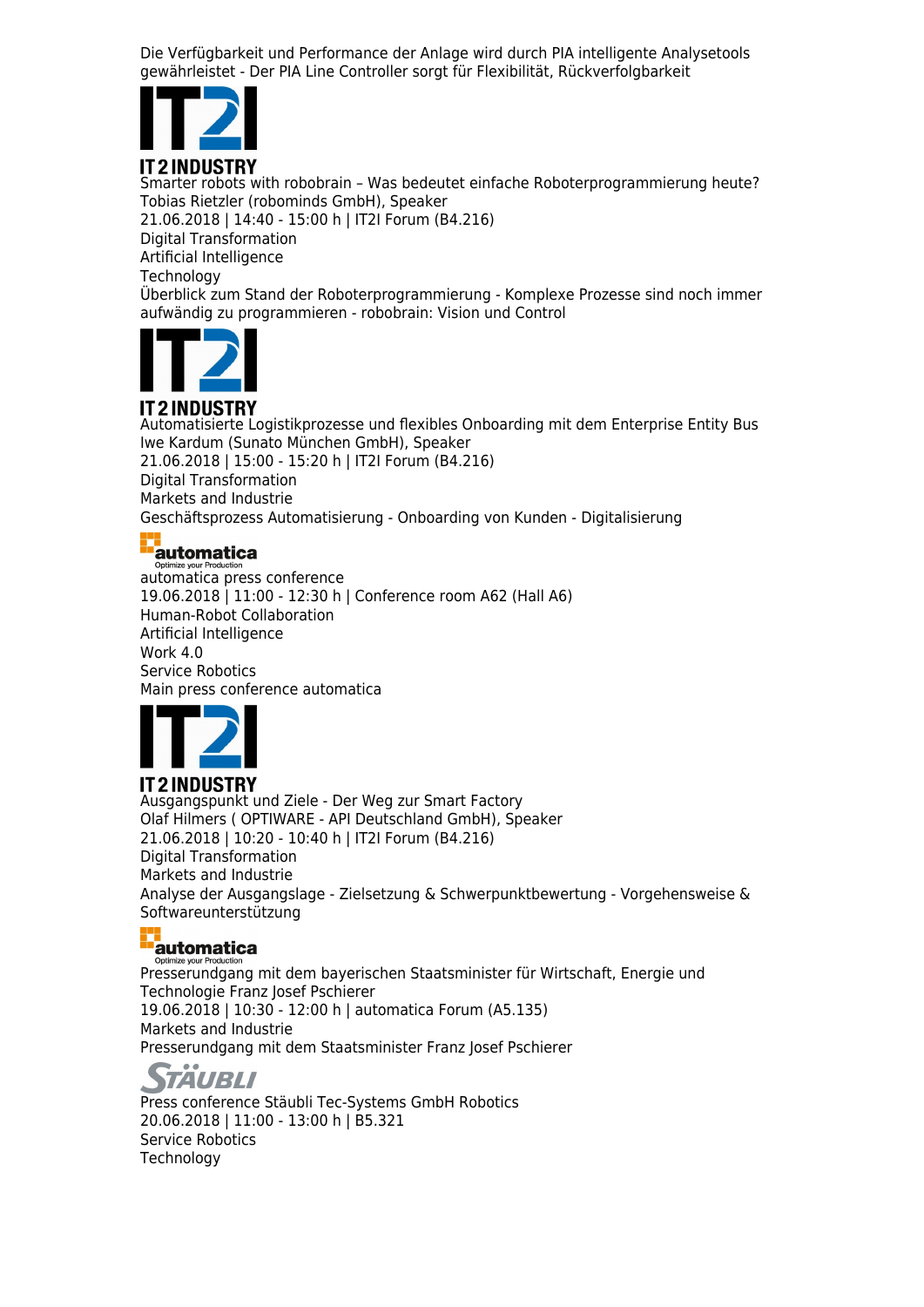Press conference Stäubli Tec-Systems GmbH Robotics

**IFR** International **Federation of** Reportics

IFR CEO Round Table 2018 20.06.2018 | 09:15 - 11:15 h | Restaurant Turmblick Digital Transformation **Technology** Artificial Intelligence Markets and Industrie World Robotics International CEO Round Table 2018 - Robots and AI: Vision and Reality



# IT2 INDUSTRY

Modellbasierte kontextsensitive Handlungsanweisungen David Franke (Fraunhofer IPK), Speaker 22.06.2018 | 12:00 - 12:20 h | IT2I Forum (B4.216) Digital Transformation **Technology** Modellbasierte Handlungsanweisung - Interaktive Anleitung für Serviceprozesse - Predictive Maintenance



#### **IT2INDUSTRY** Live Hacking: Exploiting vulnerable industrial automation systems Ferdinand Jarisch (Fraunhofer Institut AISEC, Research Scientist), Speaker 19.06.2018 | 11:40 - 12:00 h | IT2I Forum (B4.216) **Technology** Live-Hack of the Smart4i NG Demonstrator - Industrial IT-Security - Industry 4.0



**IT2INDUSTRY** Erfolgreiche Geschäftsmodelle für Industrie 4.0 und IoT – Learnings aus über 35 Praxisprojekten Jan Rodig (tresmo GmbH), Speaker 21.06.2018 | 15:20 - 15:40 h | IT2I Forum (B4.216) Digital Transformation Markets and Industrie Wesentliche Praxiserfahrungen zu erfolgreichen IoT-Geschäftsmodellen - Gestaltungsoptionen, Praxisbeispiele, Herausforderungen, Erfolgsfaktoren, Vorgehen



**IT2INDUSTRY** Effiziente Umsetzung von IIoT Stragtegien im Maschinenbau Harald Taschek (T&G Atomation GmbH), Speaker 21.06.2018 | 15:40 - 16:00 h | IT2I Forum (B4.216) Digital Transformation Markets and Industrie Technology PREDIX PaaS statt endlosem, risikoreichem Entwicklungsprojekt - PaaS (Platform as a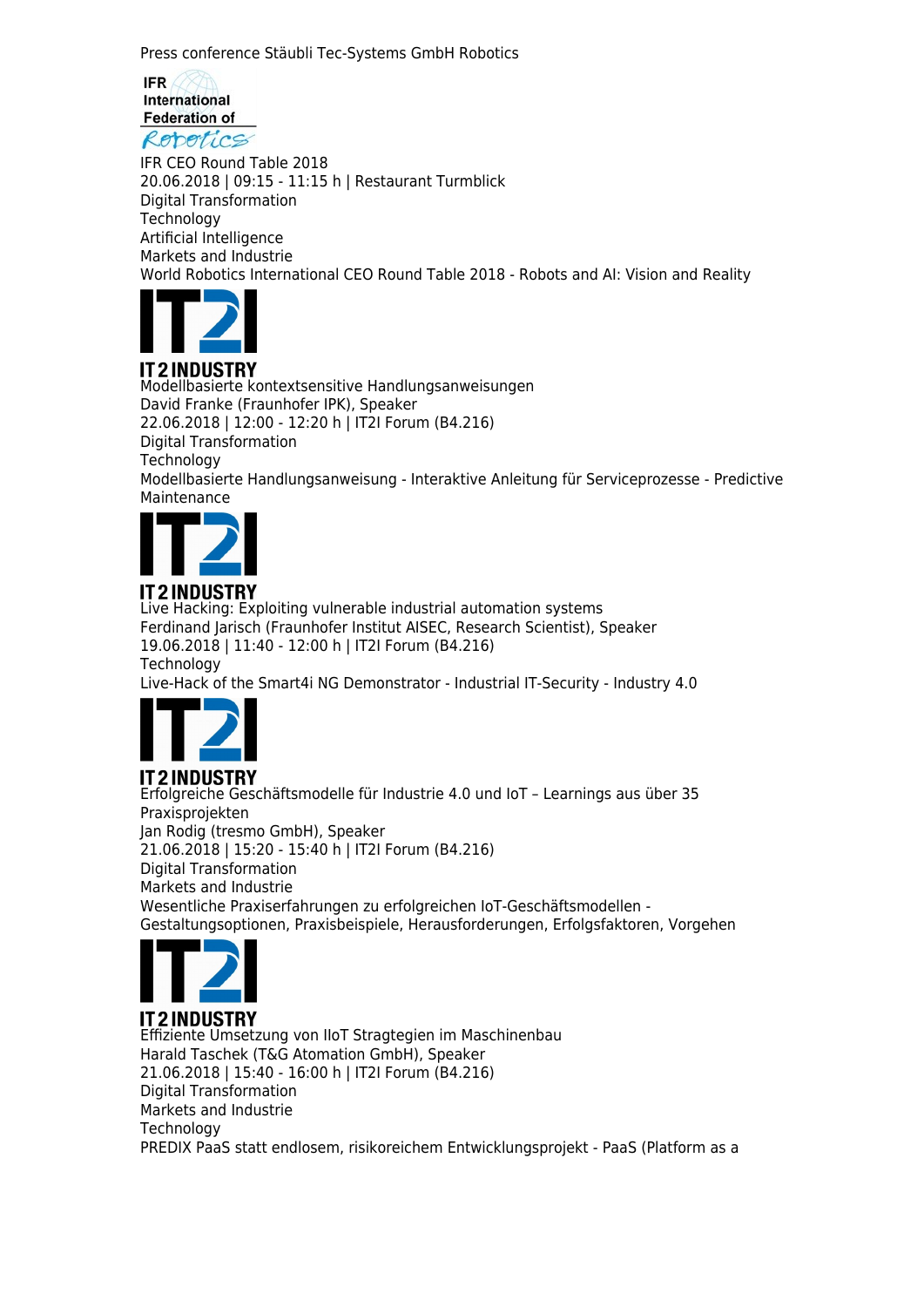Service), Cloud, Konnektivität mit Praxisbeispielen



Smart Maintenance von technischen Anlagen benötigt technisch smarte IPSA-Systeme Falk Pagel (IAS MEXIS GmbH), Speaker 22.06.2018 | 11:00 - 11:20 h | IT2I Forum (B4.216) Digital Transformation Markets and Industrie **Technology** Einsatz von Expertensystemen - Smart Analytics - OEE-Steigerung



# IT 2 INDUSTRY

Digitalisierung in der Robotik Thomas Janke (Faster Solutions UG (hb)), Speaker 22.06.2018 | 11:20 - 11:40 h | IT2I Forum (B4.216) Digital Transformation **Technology** Erste Portalseite speziell für Roboter-Experten, Neue Wege der Zusammenarbeit zwischen Robotik-Dienstleistern und Industriekunden, Höhere Effizienz durch Offline-

Programmierung in virtuellen Umgebungen.



# **IT2INDUSTRY**

Keynote: Sicherheit von vernetzten, modularen, Industrieanlagen erfordert eine dynamische Sicherheitsarchitektur 4.0 (Safety & Security) Dr.-Ing. Detlev Richter (TÜV SÜD Product Service GmbH), Speaker 22.06.2018 | 11:40 - 12:00 h | IT2I Forum (B4.216) Digital Transformation Technology Dynamische Sicherheitsarchitektur 4.0 für modulare Fertigungskonzepte - Performance & Safety, Security Merkmale von Informationsmodellen - "Security for safety" für vernetzte I4.0 Komponenten, I4.0 Maschinenmodule und verkettete Maschinen



# **IT2INDUSTRY**

The Evolution of Knowledge-Based Maintenance: From Descriptive to Prescriptive Maintenance

Dr.-Ing. Fazel Ansari (Fraunhofer Austria/TU Wien, Assistant Professor), Speaker 19.06.2018 | 16:20 - 16:40 h | IT2I Forum (B4.216)

Digital Transformation

**Technology** 

Maintenance is an integral part of production systems which affects not only on operation but also on tactical and strategic processes. Sensing and computational technologies are leveraging predictive and prescriptive data analytics in maintenance managem



Mehr Produktivität dank mobiler Instandhaltung - Wir zeigen Ihnen wie!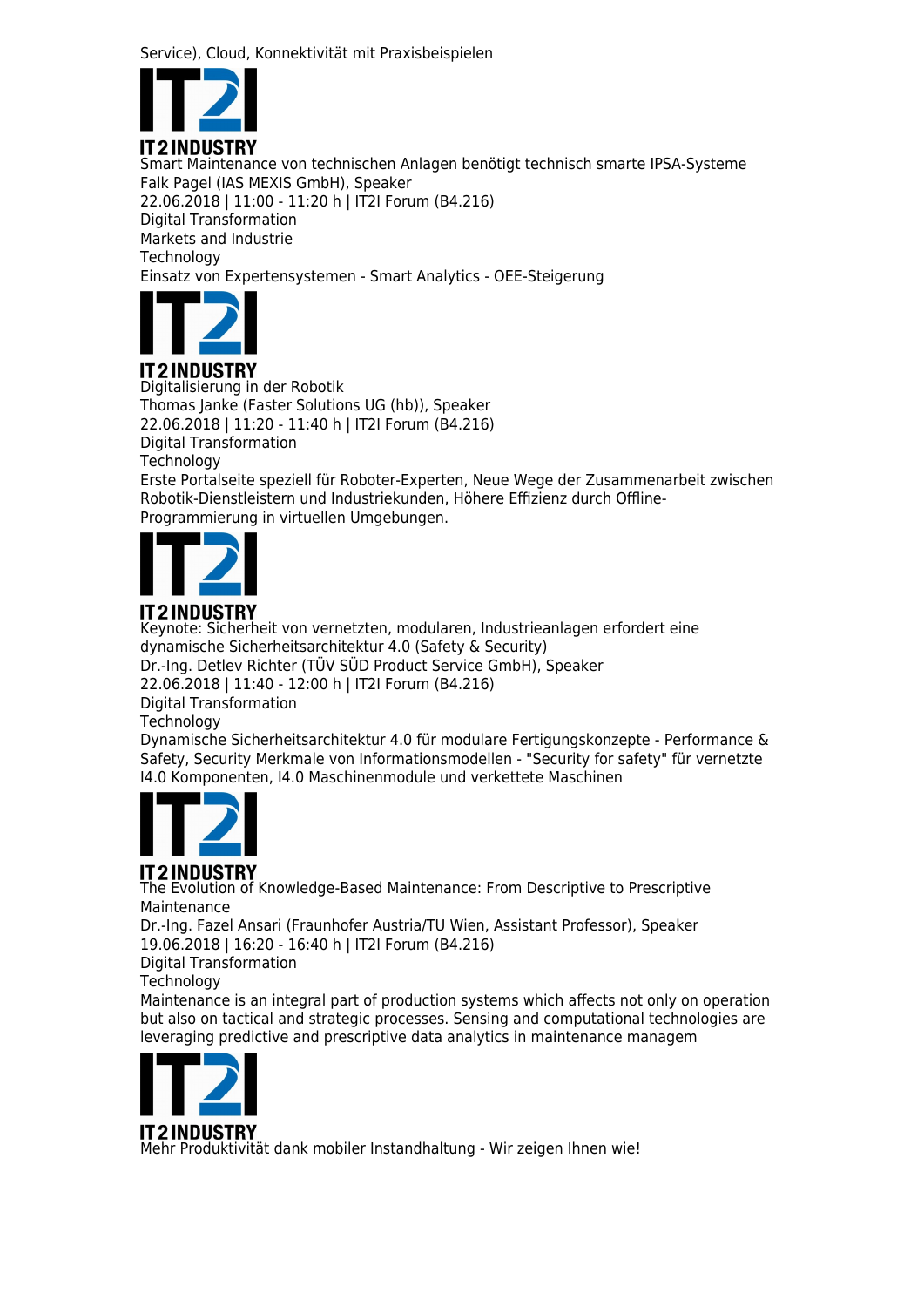Serhan Berikol (Membrain GmbH), Speaker 22.06.2018 | 12:20 - 12:40 h | IT2I Forum (B4.216) Digital Transformation Markets and Industrie Schnelles Reagieren auf Ereignisse wie Maschinenstillstände oder Störungen in Echtzeit - Papierloser Prozess (Abarbeiten, Rückmelden von Aufträgen, Dokumente vor Ort) - 100% transaktionssicher ins führende ERP (SAP)



OPC Day Europe 2018 Moderation: Stefan Hoppe (OPC Foundation, Global Vice President), Moderator 21.06.2018 | 10:00 - 16:00 h | Conference room A61 (Hall A6) Digital Transformation **Technology** The OPC Foundation is hosting the OPC Day Europe at automatica for the second time in a row.

#### **AUSTRALIA CONGRESS**

AUTOMOBIL PRODUKTION Congress 2018 - Congress-Check-in with Little-Welcome-Lunch 18.06.2018 | 12:00 - 12:45 h | North Entrance Digital Transformation Markets and Industrie Technology On the Road to Autonomous Production

**AUTOMOBIA** CONGRESS

AUTOMOBIL PRODUKTION Congress 2018 - Congress Opening + Welcome Moderation: Thomas R. Köhler (CE21 GmbH, Managing Director), Moderator 18.06.2018 | 12:45 - 13:30 h | North Entrance Digital Transformation Markets and Industrie **Technology** Thomas R. Köhler, CEO CE21 GmbH and moderator

**AUTOMOBIA** CONGRESS

AUTOMOBIL PRODUKTION Congress 2018 - Keynote: On the way to the Zero-Impact-Factory Albrecht Reimold (Porsche AG, Board member in charge of Production and Logistics), Speaker 18.06.2018 | 13:30 - 14:00 h | North Entrance Digital Transformation Markets and Industrie **Technology** A special concern of Albrecht Reimold is the issue of sustainability. Porsche's ambitious goal: a production with cyclical material flows, without waste, but also without waiver and restrictions.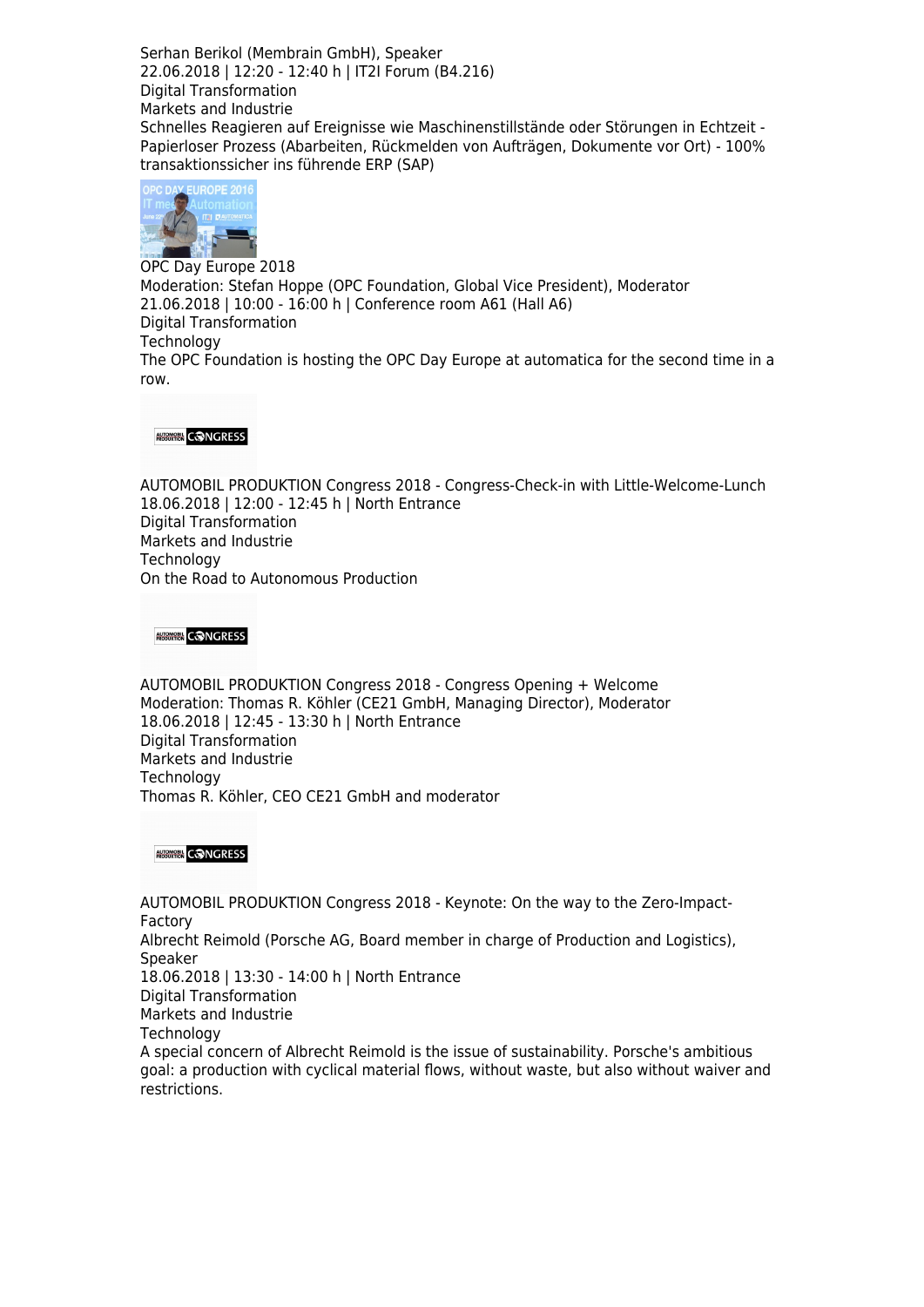

AUTOMOBIL PRODUKTION Congress 2018 - Investing into global growth Alexander Wortberg (Jaguar Land Rover Slovakia, Operations Director), Speaker 18.06.2018 | 14:00 - 14:30 h | North Entrance Digital Transformation Markets and Industrie **Technology** The new Jaguar Land Rover plant in Slovakia



AUTOMOBIL PRODUKTION Congress 2018 - Offshoring versus Reshoring Prof. Günther Schuh (e.GO Mobile AG, Founder and CEO), Speaker 18.06.2018 | 14:30 - 15:00 h | North Entrance Digital Transformation Markets and Industrie Technology Intelligent Production in the Home Market

# automatica

Opening by the Bavarian Minister of Economic Affairs Franz Josef Pschierer (Bayerisches Staatsministerium für Wirtschaft, Energie und Technologie, State Minister for Economic Affairs, Energy and Technology), Speaker 19.06.2018 | 10:00 - 10:30 h | automatica Forum (A5.135) Markets and Industrie Exhibition opening

**AUTOMOBIA** CONGRESS

AUTOMOBIL PRODUKTION Congress 2018 - Digitalization of Audi Production Peter Kössler (Audi AG, Member of the Board of Management in charge of Production and Logistics), Speaker 18.06.2018 | 15:00 - 15:30 h | North Entrance Digital Transformation Markets and Industrie **Technology** How People and Intelligent Technologies Will Complement Each Other in the Factory of the Future

#### **AUTOMOBIA** CONGRESS

AUTOMOBIL PRODUKTION Congress 2018 - Coffee-Break 18.06.2018 | 15:30 - 16:00 h | North Entrance Digital Transformation Markets and Industrie **Technology** Networking and exhibitor visit

**AUTOMOBIL** CONGRESS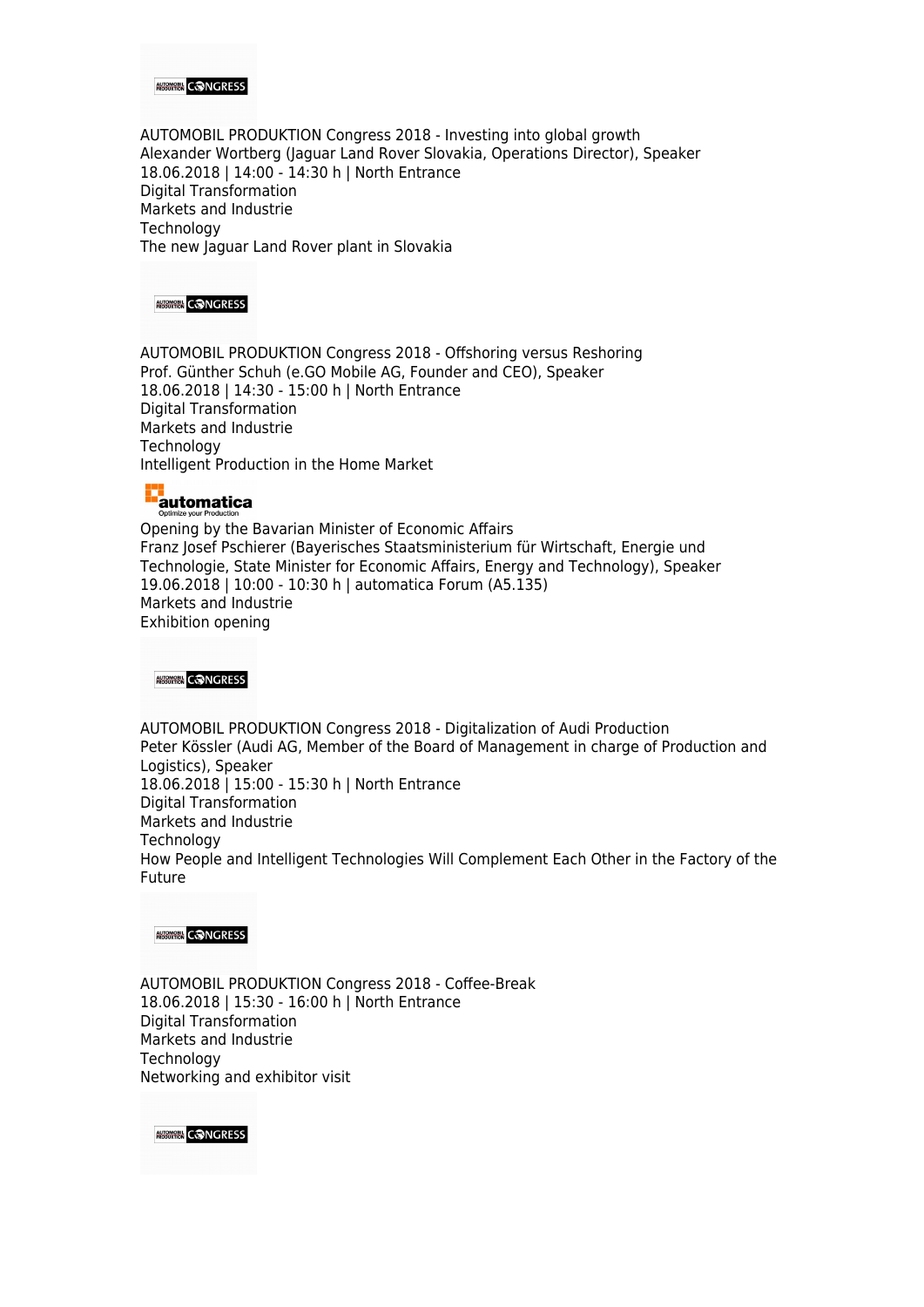AUTOMOBIL PRODUKTION Congress 2018 - Intro Lecture to the Panel Discussion Prof. Dr.-Ing. Sami Haddadin (Technische Universität München (TUM), Chair of Robotics Science and System Intelligence and Director from the "Munich School of Robotics and Machine Intelligence"), Speaker 18.06.2018 | 16:00 - 16:30 h | North Entrance Digital Transformation Markets and Industrie **Technology** Democratization of Robotics



AUTOMOBIL PRODUKTION Congress 2018 - Panel diskussion Moderation: Frank Volk (verlag moderne industrie GmbH, Business Editor Managing Editor Print/Online AUTOMOBIL PRODUKTION), Moderator 18.06.2018 | 16:30 - 17:30 h | North Entrance Digital Transformation Markets and Industrie **Technology** "Microfactory versus Megafactory" – Are traditional locations to hold?

#### **AUTOMOBIA** CONGRESS

AUTOMOBIL PRODUKTION Congress 2018 - Final Keynote: Smart production - maximum flexibility, complete transparency and high efficiency Markus Schäfer (Daimler AG, Member of the Divisional Board of Mercedes-Benz Cars, Production & Supply Chain), Speaker 18.06.2018 | 17:00 - 17:30 h | North Entrance Digital Transformation Markets and Industrie **Technology** 

**AUTOMOBIA** CONGRESS

.

AUTOMOBIL PRODUKTION Congress 2018 - End of the First Day of Congressand Shuttle transfer to the evening event 18.06.2018 | 17:30 - 19:00 h | North Entrance Artificial Intelligence Markets and Industrie **Technology** Our shuttle buses will take you to the evening event at the nearby racecourse in Riem, where a rustic cottage atmosphere and culinary delicacies and drinks provide the perfect setting for networking.

#### **AUTOMOBIK** CONGRESS

AUTOMOBIL PRODUKTION Congress 2018 - Coffee-Welcome and Exclusive VIP-Tour 19.06.2018 | 07:30 - 10:30 h | North Entrance Digital Transformation Markets and Industrie **Technology** Exclusive VIP-Tour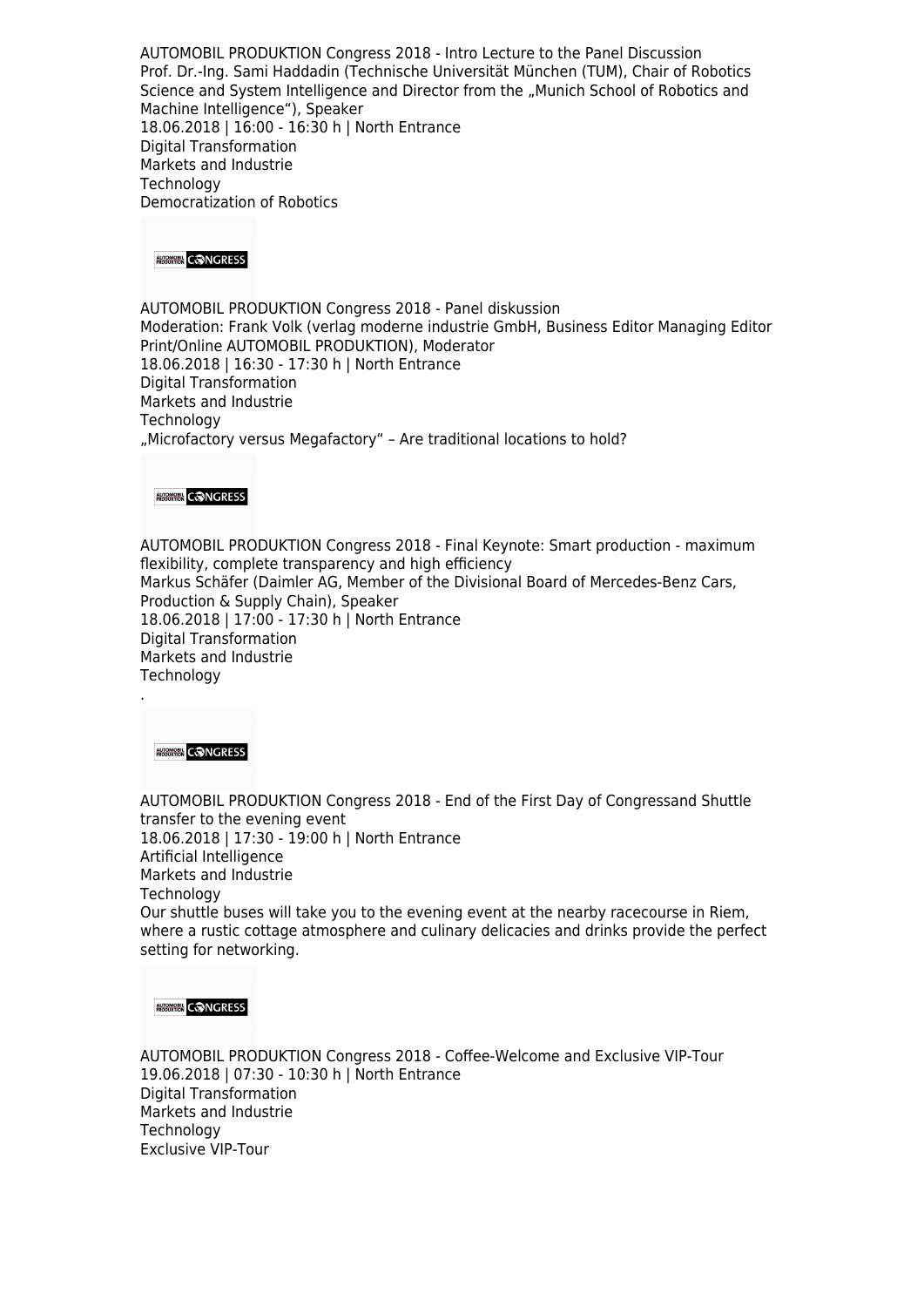VDE Panel Discussion 20.06.2018 | 17:20 - 18:30 h | Press Center East Digital Transformation Work 4.0 Artificial Intelligence ISR 2018 – June 20, 2018 Time: 17:20 – 18:30 pm Location: Press Center East, Plenary room

#### **AUTOMOBIA** CONGRESS

AUTOMOBIL PRODUKTION Congress 2018 - Keynote: The ONE Platform Nico Feirer (Volkswagen AG, Global Series Management, Procurement Processes and Systems), Speaker 19.06.2018 | 10:30 - 11:00 h | North Entrance Digital Transformation Markets and Industrie **Technology** The digitalization of the supplier relationship

**AUTOMOBIA** CONGRESS

AUTOMOBIL PRODUKTION Congress 2018 - Strategies for flexibility and responsiveness in the powertrain production network of the BMW Group Ilka Horstmeier (BMW Group, Divisional Director, Production Engines and Electric Powertrain Systems), Speaker 19.06.2018 | 11:00 - 11:30 h | North Entrance Digital Transformation Markets and Industrie **Technology** 

**AUTOMOBIL** CONGRESS

.

.

AUTOMOBIL PRODUKTION Congress 2018 - Factory of the future: Digitization and Paperless Production Peter Grendel (abat Group, CEO), Speaker 19.06.2018 | 11:30 - 12:00 h | North Entrance Digital Transformation Markets and Industrie Technology

**AUTOMOBIA** CONGRESS

AUTOMOBIL PRODUKTION Congress 2018 - Coffee-Break 19.06.2018 | 12:00 - 12:30 h | North Entrance Digital Transformation Networking and exhibition visit

#### **AUTOMOBIA** CONGRESS

AUTOMOBIL PRODUKTION Congress 2018 - Breakout-Sessions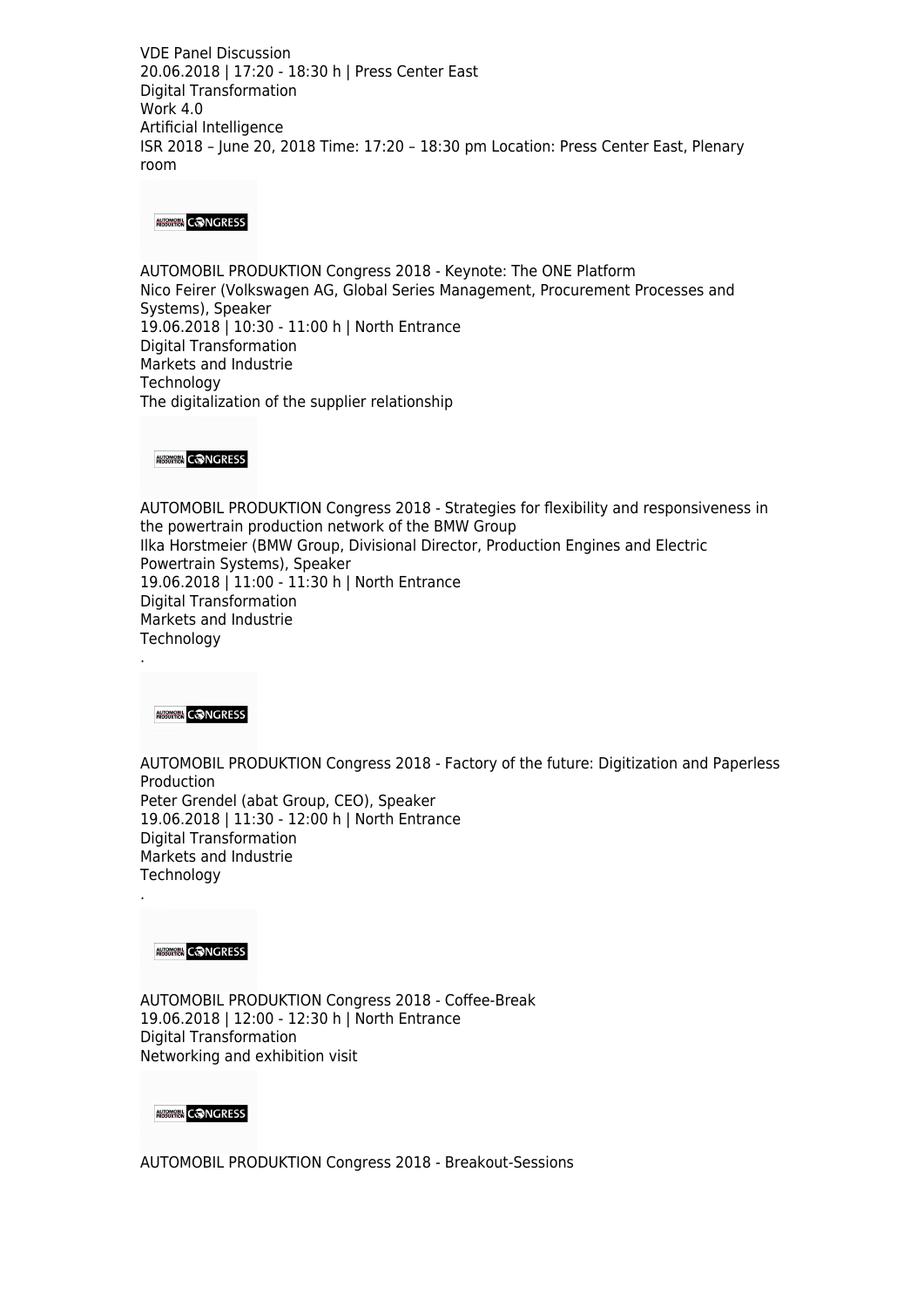19.06.2018 | 12:30 - 13:30 h | North Entrance Digital Transformation Markets and Industrie **Technology** There will be a totel three breakout sessions in which we guarantee true know-how transfers and promise approaches to solving your challenges.

#### **AUTOMOBIK** CONGRESS

AUTOMOBIL PRODUKTION Congress 2018 - Final presentation and Summary 19.06.2018 | 13:30 - 14:00 h | North Entrance Digital Transformation Markets and Industrie **Technology** 

**AUGNORIA** CONGRESS

.

AUTOMOBIL PRODUKTION Congress 2018 - Little-Farewell-Lunch 19.06.2018 | 14:00 - 14:00 h | North Entrance Digital Transformation End of the Congress



Networking Event DIRA (Danish Robot Network) and VDMA Robotics + Automation 19.06.2018 | 15:00 - 16:30 h | Start-up Arena (B4.328) Digital Transformation **Technology** Service Robotics Markets and Industrie International associations meeting



International Symposium on Robotics (ISR) - IERA Session & Keynotes 1 - 3 20.06.2018 | 09:15 - 14:10 h | Press Center East Digital Transformation Human-Robot Collaboration Service Robotics Artificial Intelligence **Technology** The fiftieth edition of the world's leading robotics conference "International Symposium on Robotics" (ISR) under the auspices of IFR (International Federation of Robotics) offers more than 100 presentations from the industrial and business community



International Symposium on Robotics (ISR) - Session 2.1 20.06.2018 | 14:10 - 16:00 h | Press Center East Digital Transformation Human-Robot Collaboration Service Robotics Artificial Intelligence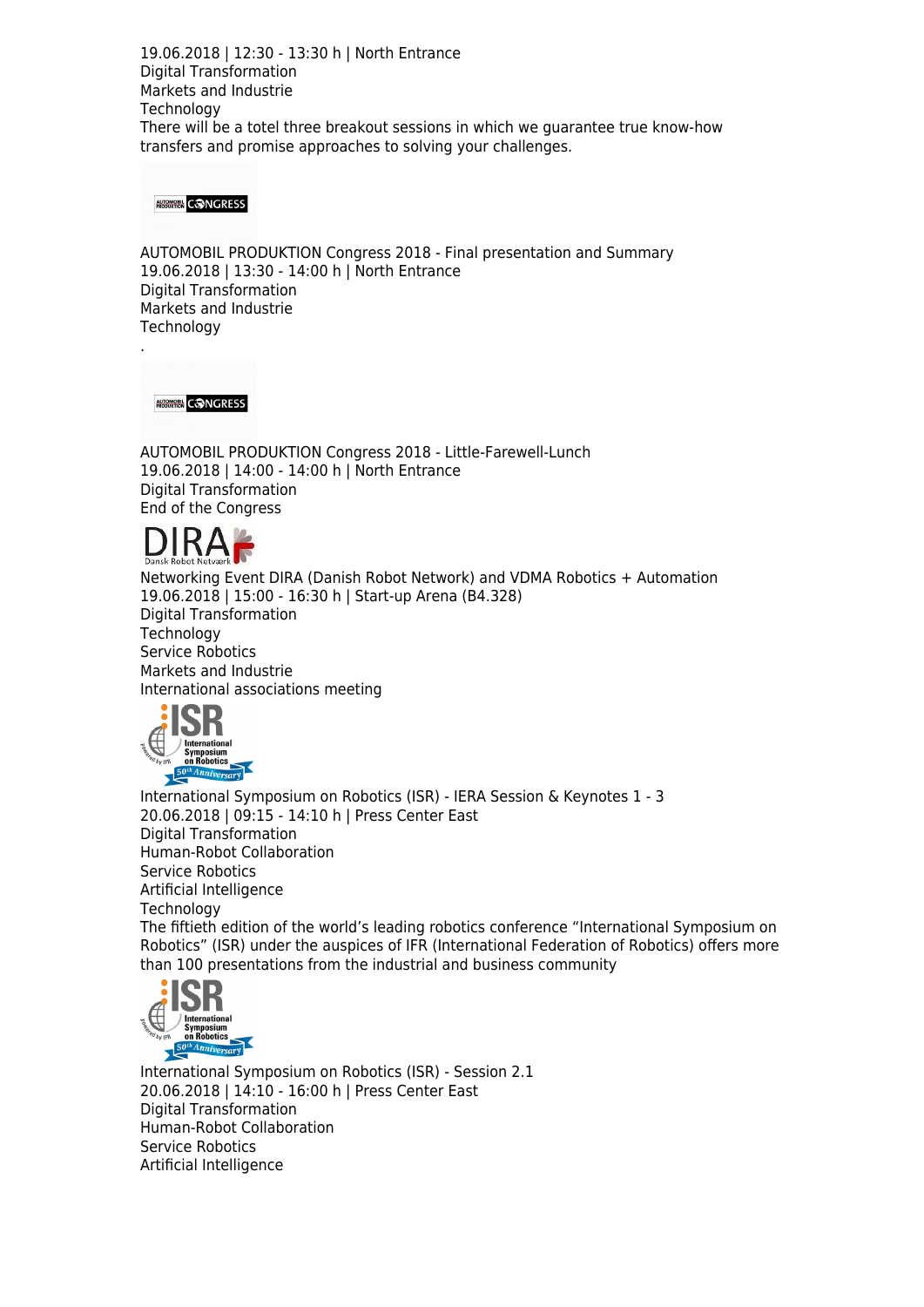**Technology** Session 2.1: Components (Plenary room)



Service Robotics Show - Service robots for transport and intelligent manipulation 19.06.2018 | 10:00 - 10:30 h | Service Robotics Demopark (B4.421) Human-Robot Collaboration Service Robotics Moderated show with presentation of different service robots

|  | <b>Service</b><br>Probotics |
|--|-----------------------------|
|  |                             |

Service Robotics Show - Service robots for transport and intelligent manipulation 19.06.2018 | 12:00 - 12:30 h | Service Robotics Demopark (B4.421) Human-Robot Collaboration Service Robotics Moderated show with presentation of different service robots

|  | $\blacksquare$ service<br>robotics |
|--|------------------------------------|
|  |                                    |

Service Robotics Show - Service robots for transport and intelligent manipulation 19.06.2018 | 14:00 - 14:30 h | Service Robotics Demopark (B4.421) Human-Robot Collaboration Service Robotics Moderated show with presentation of different service robots



Service Robotics Show - Service robots for transport and intelligent manipulation 19.06.2018 | 16:00 - 16:30 h | Service Robotics Demopark (B4.421) Human-Robot Collaboration Service Robotics

Moderated show with presentation of different service robots



Service Robotics Show - Service robots for transport and intelligent manipulation 20.06.2018 | 11:00 - 11:30 h | Service Robotics Demopark (B4.421) Human-Robot Collaboration

Service Robotics

Moderated show with presentation of different service robots



Service Robotics Show - Service robots for transport and intelligent manipulation 20.06.2018 | 13:00 - 13:30 h | Service Robotics Demopark (B4.421) Human-Robot Collaboration Service Robotics Moderated show with presentation of different service robots



Service Robotics Show - Service robots for transport and intelligent manipulation 20.06.2018 | 15:00 - 15:30 h | Service Robotics Demopark (B4.421) Human-Robot Collaboration Service Robotics Moderated show with presentation of different service robots

**delay** service made for human

Service Robotics Show - Service robots for transport and intelligent manipulation 20.06.2018 | 16:00 - 16:30 h | Service Robotics Demopark (B4.421)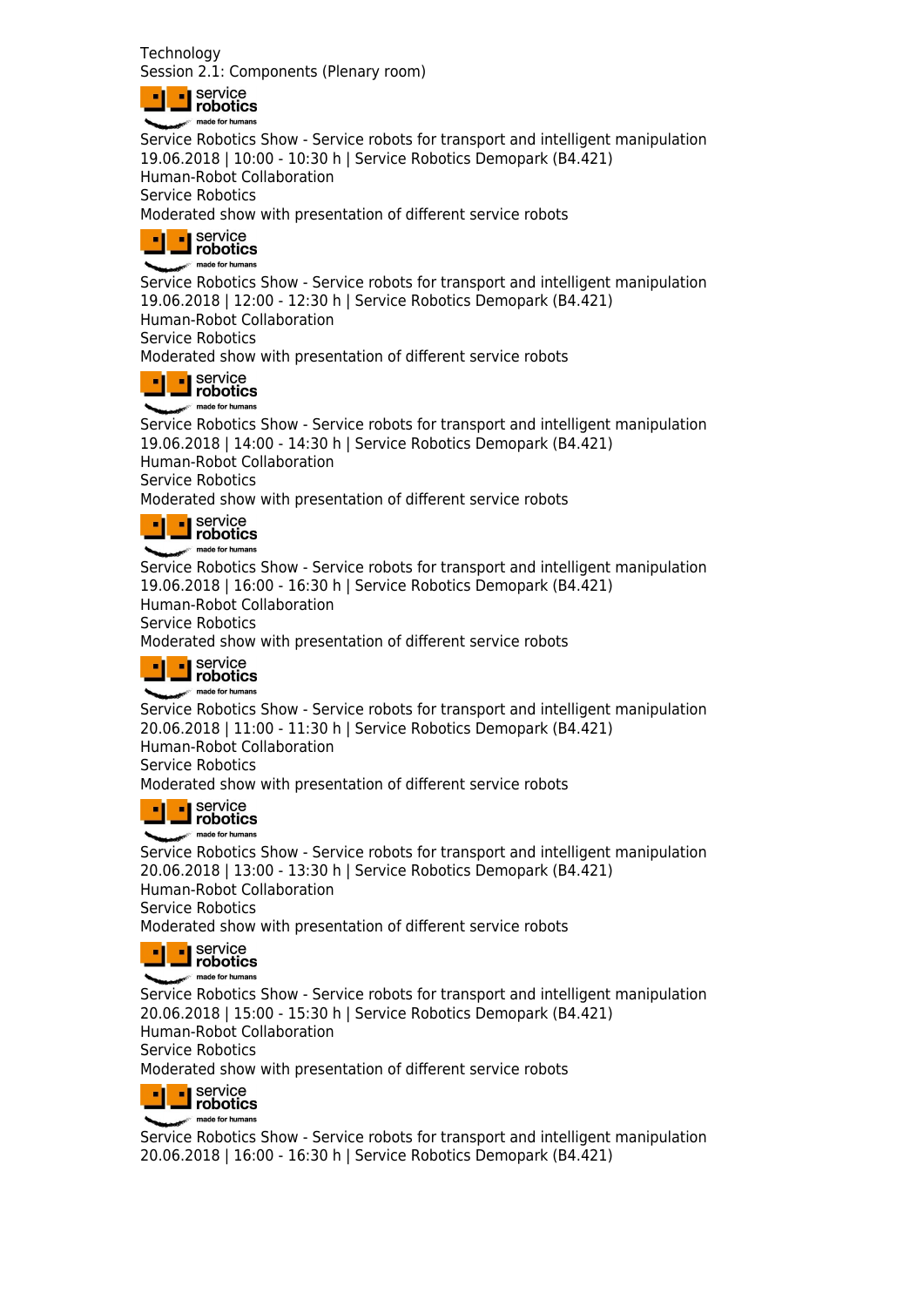Human-Robot Collaboration Service Robotics Moderated show with presentation of different service robots

| ۰. | service<br><b>Probotics</b> |
|----|-----------------------------|
|    | made for humans             |

Service Robotics Show - Service robots for transport and intelligent manipulation 21.06.2018 | 10:00 - 10:30 h | Service Robotics Demopark (B4.421) Human-Robot Collaboration Service Robotics Moderated show with presentation of different service robots

|  | <b>Service</b><br><b>Probotics</b> |
|--|------------------------------------|
|  | made for humans                    |

Service Robotics Show - Service robots for transport and intelligent manipulation 21.06.2018 | 12:00 - 12:30 h | Service Robotics Demopark (B4.421) Human-Robot Collaboration Service Robotics

Moderated show with presentation of different service robots

| <b>Service</b><br><b>Le</b> robotics |
|--------------------------------------|
| made for humans                      |

Service Robotics Show - Service robots for transport and intelligent manipulation 21.06.2018 | 14:00 - 14:30 h | Service Robotics Demopark (B4.421) Human-Robot Collaboration Service Robotics Moderated show with presentation of different service robots

| <b>Li</b> service<br>robotics |
|-------------------------------|
| made for humans               |

Service Robotics Show - Service robots for transport and intelligent manipulation 21.06.2018 | 16:00 - 16:30 h | Service Robotics Demopark (B4.421) Human-Robot Collaboration Service Robotics

Moderated show with presentation of different service robots

| $\blacksquare$ service |
|------------------------|
| robotics               |
| made for humans        |

Service Robotics Show - Service robots for transport and intelligent manipulation 22.06.2018 | 11:00 - 11:30 h | Service Robotics Demopark (B4.421) Human-Robot Collaboration Service Robotics

Moderated show with presentation of different service robots

| <b>L</b> Service<br>$\blacksquare$ robotics |
|---------------------------------------------|
|                                             |

made for humans Service Robotics Show - Service robots for transport and intelligent manipulation 22.06.2018 | 13:00 - 13:30 h | Service Robotics Demopark (B4.421) Human-Robot Collaboration Service Robotics

Moderated show with presentation of different service robots



Service Robotics Show - Service robots for transport and intelligent manipulation 22.06.2018 | 15:00 - 15:30 h | Service Robotics Demopark (B4.421) Human-Robot Collaboration Service Robotics Moderated show with presentation of different service robots



Service Robotics Show - Service robots for transport and intelligent manipulation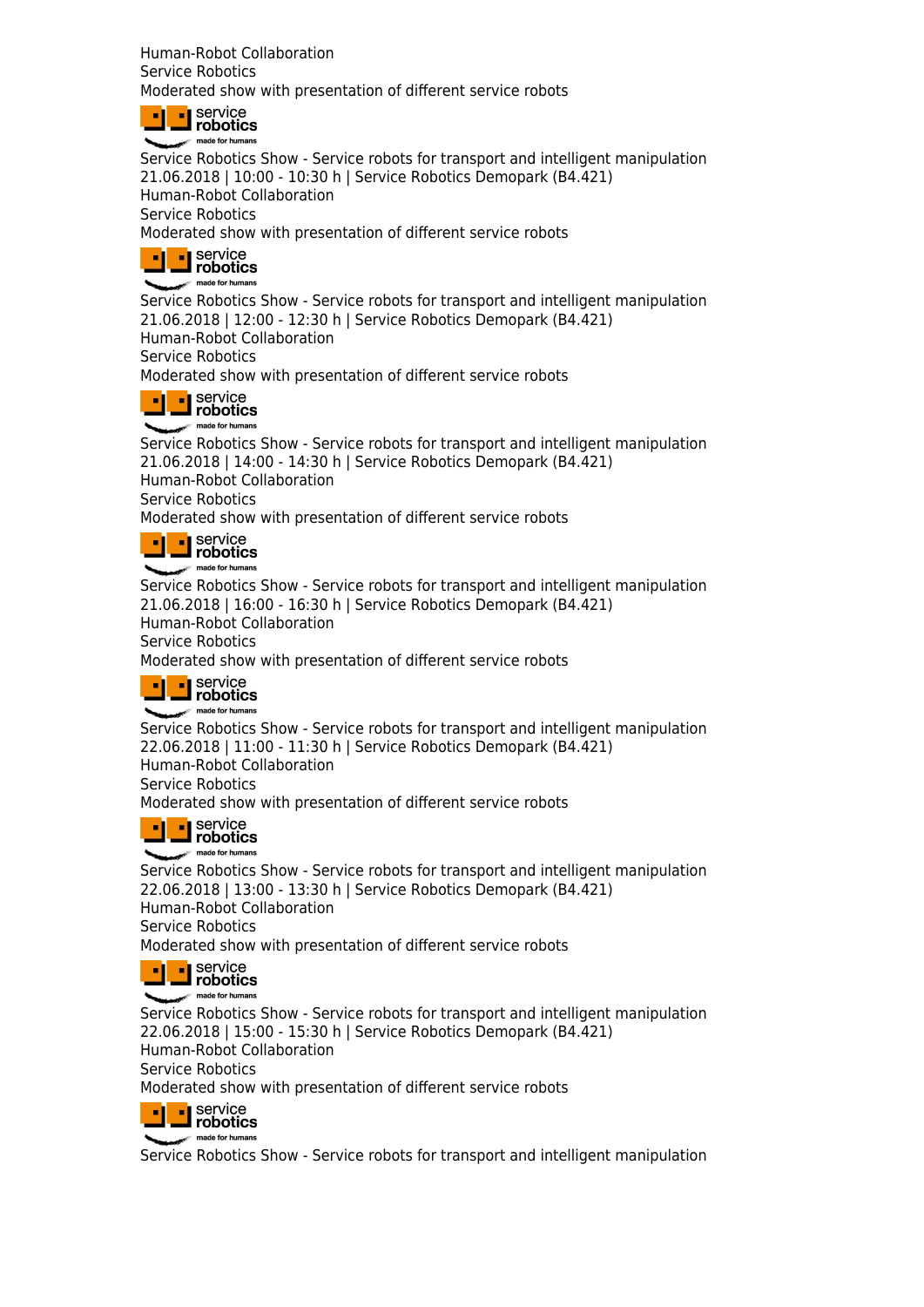22.06.2018 | 16:00 - 16:30 h | Service Robotics Demopark (B4.421) Human-Robot Collaboration Service Robotics Moderated show with presentation of different service robots

|  | $\blacksquare$ service<br>robotics |
|--|------------------------------------|
|  | made for humans                    |

Service Robotics Show - Service robots for public environments 19.06.2018 | 11:00 - 11:30 h | Service Robotics Demopark (B4.421) Human-Robot Collaboration Service Robotics

Moderated show with presentation of different service robots

|  | <b>I</b> service<br>$\blacksquare$ robotics |
|--|---------------------------------------------|
|  | made for humans                             |

Service Robotics Show - Service robots for public environments 19.06.2018 | 13:00 - 13:30 h | Service Robotics Demopark (B4.421) Human-Robot Collaboration Service Robotics

Moderated show with presentation of different service robots



Service Robotics Show - Service robots for public environments 19.06.2018 | 15:00 - 15:30 h | Service Robotics Demopark (B4.421) Human-Robot Collaboration

Service Robotics

Moderated show with presentation of different service robots



Service Robotics Show - Service robots for public environments 20.06.2018 | 10:00 - 10:30 h | Service Robotics Demopark (B4.421) Human-Robot Collaboration Service Robotics

Moderated show with presentation of different service robots



Service Robotics Show - Service robots for public environments 20.06.2018 | 12:00 - 12:30 h | Service Robotics Demopark (B4.421) Human-Robot Collaboration Service Robotics

Moderated show with presentation of different service robots

| ■ service<br>■ robotics |
|-------------------------|
|                         |
| made for humans         |

Service Robotics Show - Service robots for public environments 20.06.2018 | 14:00 - 14:30 h | Service Robotics Demopark (B4.421) Human-Robot Collaboration Service Robotics

Moderated show with presentation of different service robots



Service Robotics Show - Service robots for public environments 21.06.2018 | 11:00 - 11:30 h | Service Robotics Demopark (B4.421) Human-Robot Collaboration Service Robotics Moderated show with presentation of different service robots

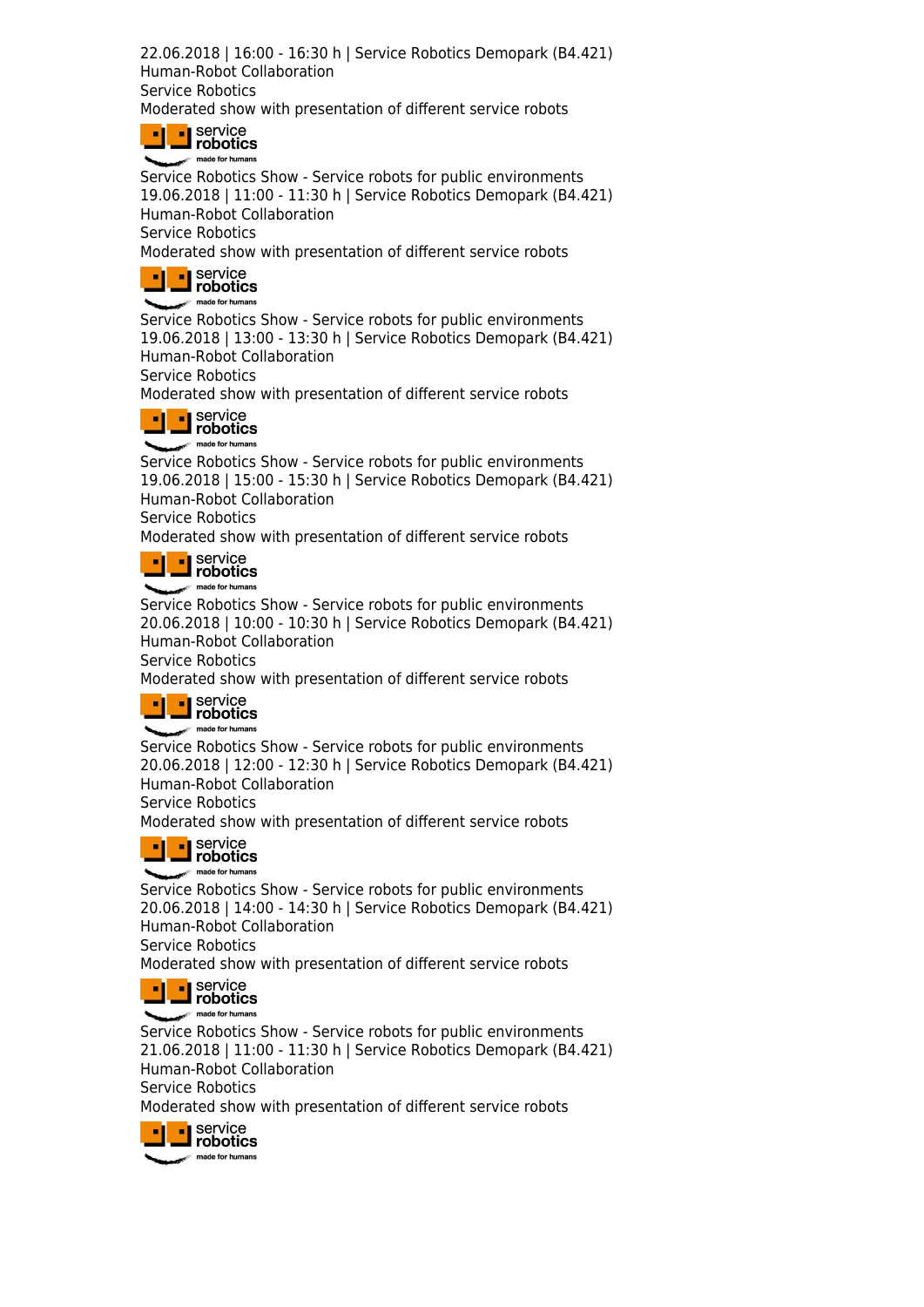Service Robotics Show - Service robots for public environments 21.06.2018 | 13:00 - 13:30 h | Service Robotics Demopark (B4.421) Human-Robot Collaboration Service Robotics

Moderated show with presentation of different service robots

**designal Service**<br> **designal** robotics made for humans

Service Robotics Show - Service robots for public environments 21.06.2018 | 15:00 - 15:30 h | Service Robotics Demopark (B4.421) Human-Robot Collaboration Service Robotics

Moderated show with presentation of different service robots



Service Robotics Show - Service robots for public environments 22.06.2018 | 10:00 - 10:30 h | Service Robotics Demopark (B4.421) Human-Robot Collaboration

Service Robotics

Moderated show with presentation of different service robots



Service Robotics Show - Service robots for public environments 22.06.2018 | 12:00 - 12:30 h | Service Robotics Demopark (B4.421) Human-Robot Collaboration Service Robotics

Moderated show with presentation of different service robots



Service Robotics Show - Service robots for public environments 22.06.2018 | 14:00 - 14:30 h | Service Robotics Demopark (B4.421) Human-Robot Collaboration Service Robotics

Moderated show with presentation of different service robots



International Symposium on Robotics (ISR) - Session 3.1 20.06.2018 | 14:10 - 16:00 h | Press Center East Digital Transformation Human-Robot Collaboration Service Robotics Artificial Intelligence Technology Session 3.1: Industrial Robots (Room 1)



International Symposium on Robotics (ISR) - Session 4.1 20.06.2018 | 14:10 - 16:00 h | Press Center East Digital Transformation Human-Robot Collaboration Service Robotics Artificial Intelligence **Technology**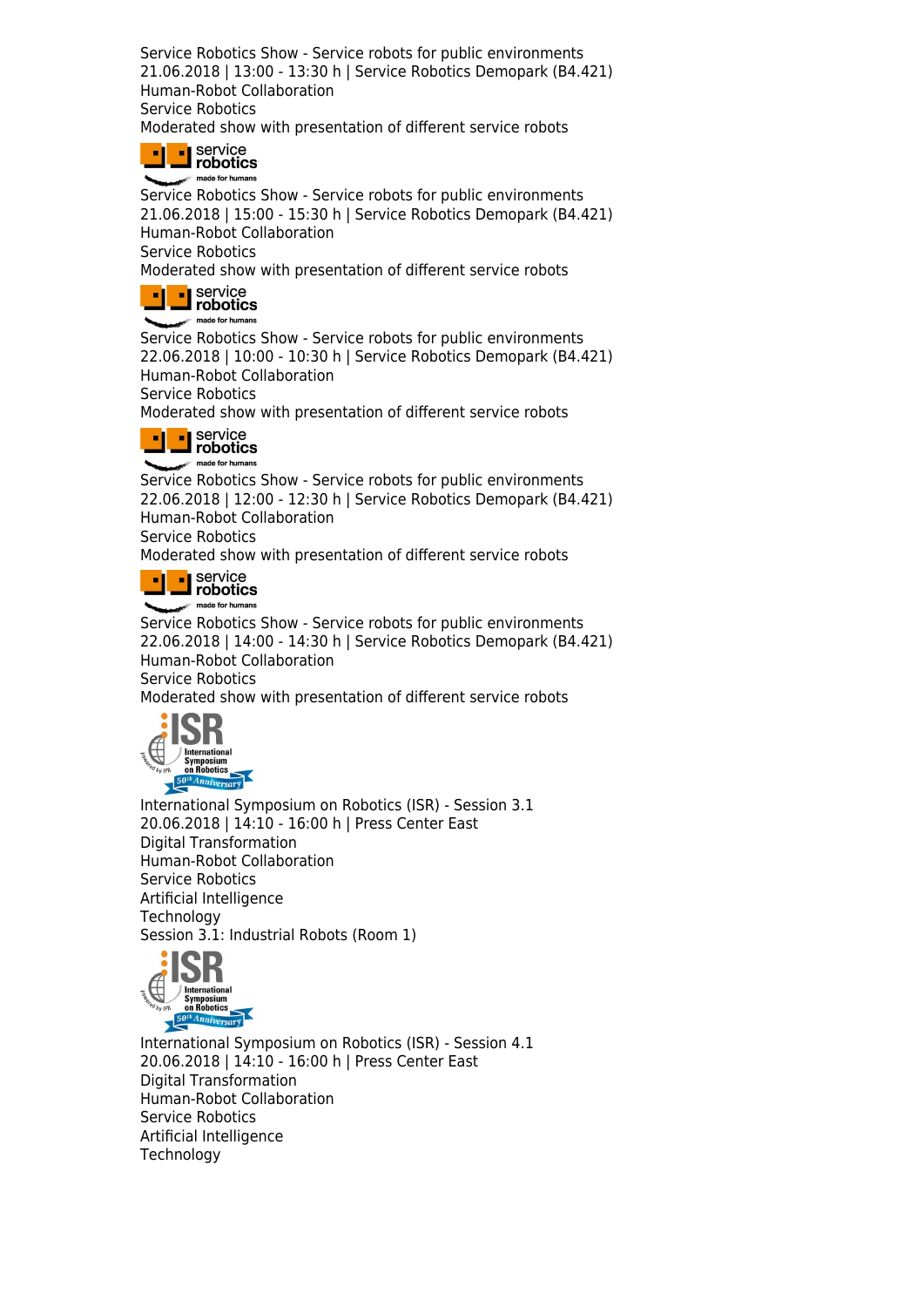Session 4.1: Service Robots (Room 2)



International Symposium on Robotics (ISR) - Session 2.2 20.06.2018 | 16:00 - 17:20 h | Press Center East Digital Transformation Human-Robot Collaboration Service Robotics Artificial Intelligence Technology Session 2.2: Technologies (Plenary room)



International Symposium on Robotics (ISR) - Session 3.2 20.06.2018 | 16:00 - 17:20 h | Press Center East Digital Transformation Human-Robot Collaboration Service Robotics Artificial Intelligence **Technology** Session 3.2: Automation (Room 1)



International Symposium on Robotics (ISR) - Session 4.2 20.06.2018 | 16:00 - 17:20 h | Press Center East Digital Transformation Human-Robot Collaboration Service Robotics Artificial Intelligence **Technology** Session 4.2: Service Robots (Room 2)



International Symposium on Robotics (ISR) - Panel Discussion & Evening Event 20.06.2018 | 17:20 - 22:30 h | Press Center East Digital Transformation Human-Robot Collaboration Service Robotics Artificial Intelligence **Technology** On the Future of Robotics (Plenary Room)



International Symposium on Robotics (ISR) - Keynote 4 Prof. Dr. Jianwei Zhang (University of Hamburg, Faculty of Mathematics, Informatics and Natural Science), Speaker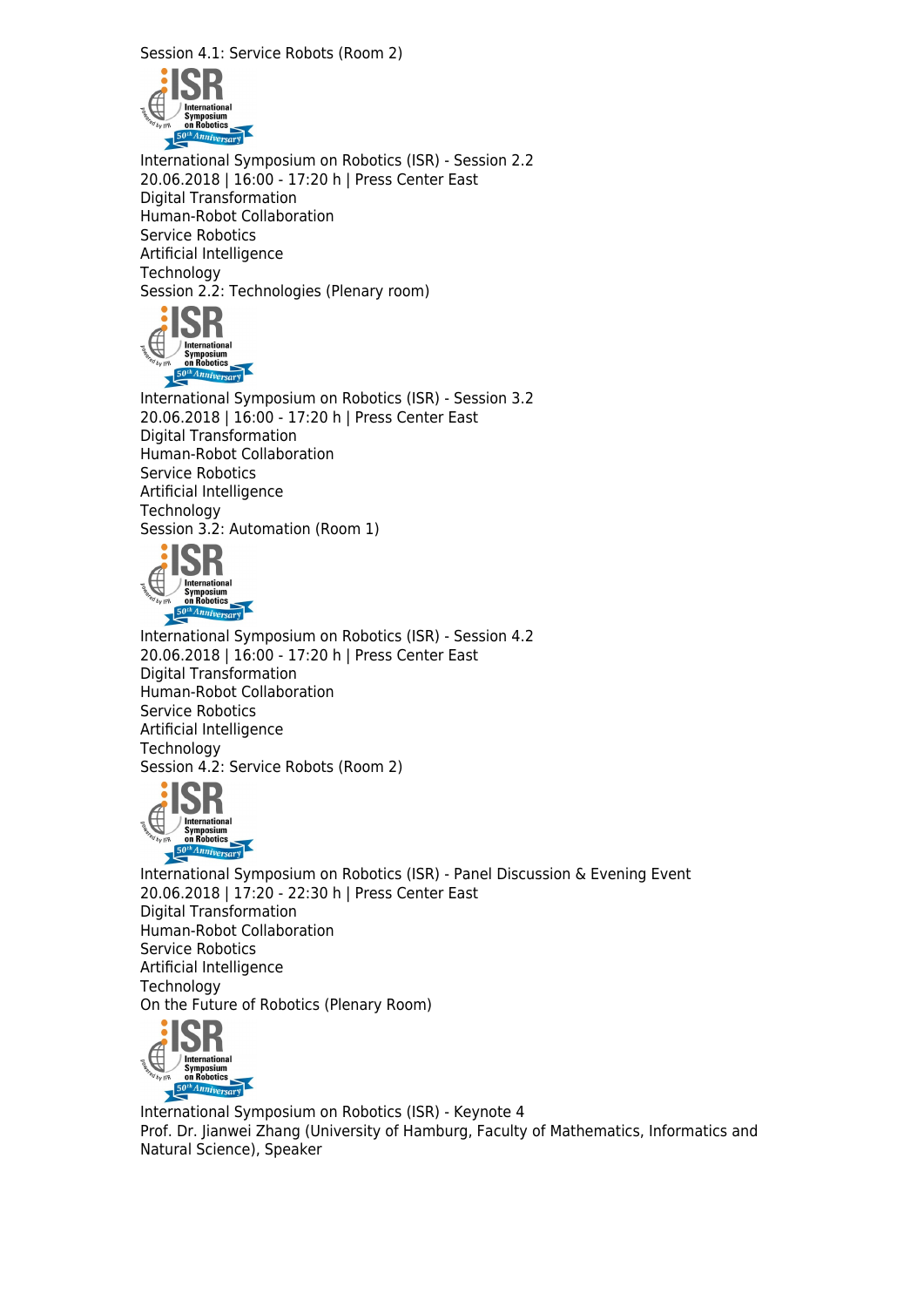21.06.2018 | 09:00 - 09:40 h | Press Center East Digital Transformation Human-Robot Collaboration Service Robotics Artificial Intelligence **Technology** Synergic research on future robotics technologies from the Sino-German perspective



International Symposium on Robotics (ISR) - Session 1.1 21.06.2018 | 09:40 - 10:40 h | Press Center East Digital Transformation Human-Robot Collaboration Service Robotics Artificial Intelligence **Technology** Session 1.1: Modeling (Plenary room)



International Symposium on Robotics (ISR) - Session 4.3 21.06.2018 | 09:40 - 10:40 h | Press Center East Digital Transformation Human-Robot Collaboration Service Robotics Artificial Intelligence **Technology** Session 4.3: Service Robot Software Architecture (Room 2)



International Symposium on Robotics (ISR) - Session 6.1 21.06.2018 | 09:40 - 10:40 h | Press Center East Digital Transformation Human-Robot Collaboration Service Robotics Artificial Intelligence **Technology** Session 6.1: Future of Work (Room 1)



International Symposium on Robotics (ISR) - Session 1.2 21.06.2018 | 11:00 - 12:00 h | Press Center East Digital Transformation Human-Robot Collaboration Service Robotics Artificial Intelligence **Technology** Session 1.2: Planning (Plenary room)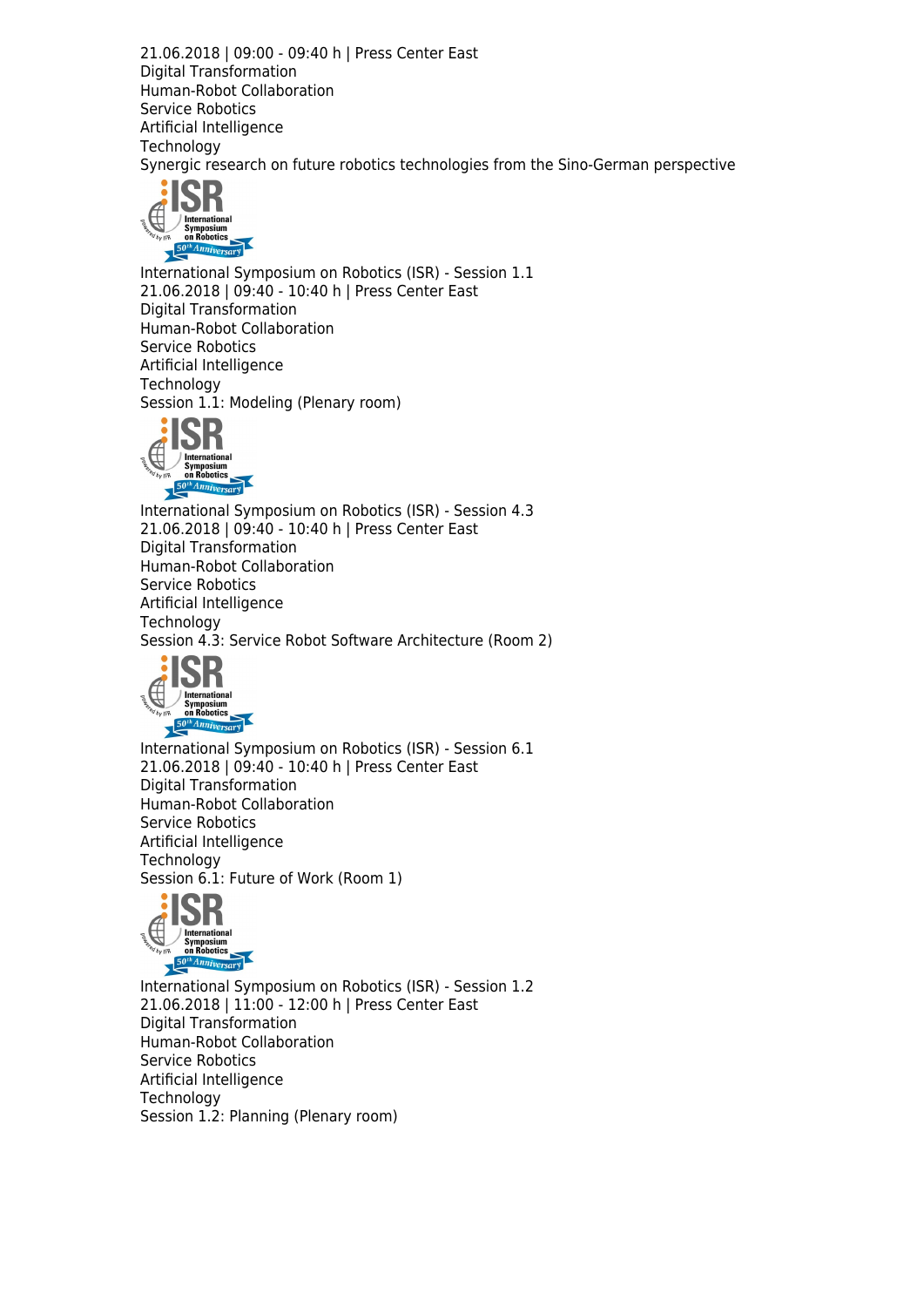

International Symposium on Robotics (ISR) - Session 3.3 21.06.2018 | 11:00 - 11:40 h | Press Center East Digital Transformation Human-Robot Collaboration Service Robotics Artificial Intelligence **Technology** Session 3.3: Industrial Robot Applications (Room 1)



International Symposium on Robotics (ISR) - Session 4.4 21.06.2018 | 11:00 - 12:00 h | Press Center East Digital Transformation Human-Robot Collaboration Service Robotics Artificial Intelligence **Technology** Session 4.4: Service Robotic Technologies (Room 2)

Press conference Universal Robots Jürgen von Hollen (Universal Robots, President), Speaker 19.06.2018 | 09:30 - 10:30 h | Conference room A61 (Hall A6) Digital Transformation Human-Robot Collaboration Service Robotics Press conference Universal Robots



International Symposium on Robotics (ISR) - Keynotes 5 & 6 21.06.2018 | 12:00 - 14:20 h | Press Center East Digital Transformation Human-Robot Collaboration Service Robotics Artificial Intelligence **Technology** Keyontes 5 & 6 - Lunch and Poster Session



International Symposium on Robotics (ISR) - Session 1.3 21.06.2018 | 14:20 - 16:00 h | Press Center East Digital Transformation Human-Robot Collaboration Service Robotics Artificial Intelligence **Technology** Session 1.3: Control (Plenary Room)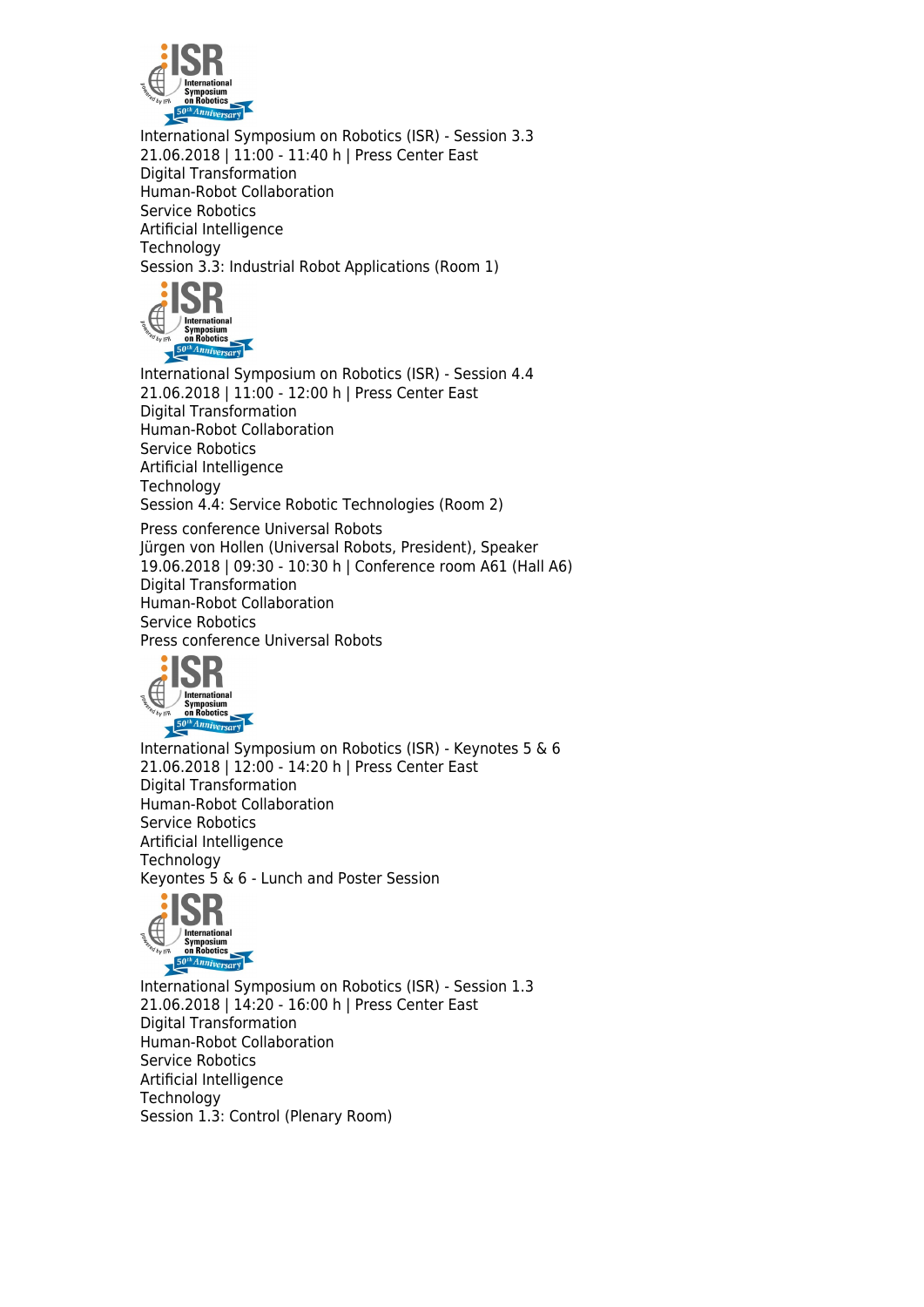

International Symposium on Robotics (ISR) - Session 3.4 21.06.2018 | 14:20 - 16:00 h | Press Center East Digital Transformation Human-Robot Collaboration Service Robotics Artificial Intelligence **Technology** Session 3.4: Robotics in Production (Room 1)



International Symposium on Robotics (ISR) - Session 6.2 21.06.2018 | 14:20 - 16:00 h | Press Center East Digital Transformation Human-Robot Collaboration Service Robotics Artificial Intelligence **Technology** Session 6.2: HRC Applications (Room 2)



International Symposium on Robotics (ISR) - Session 6.4 21.06.2018 | 16:00 - 17:30 h | Press Center East Digital Transformation Human-Robot Collaboration Service Robotics Artificial Intelligence **Technology** Session 6.4: HRC Technologies (Plenary room)



International Symposium on Robotics (ISR) - Session 6.3 21.06.2018 | 16:00 - 17:30 h | Press Center East Digital Transformation Human-Robot Collaboration Service Robotics Artificial Intelligence **Technology** Session 6.3: Safe HRC (Room 1)



International Symposium on Robotics (ISR) - Session 5 21.06.2018 | 16:00 - 17:30 h | Press Center East Digital Transformation Human-Robot Collaboration Service Robotics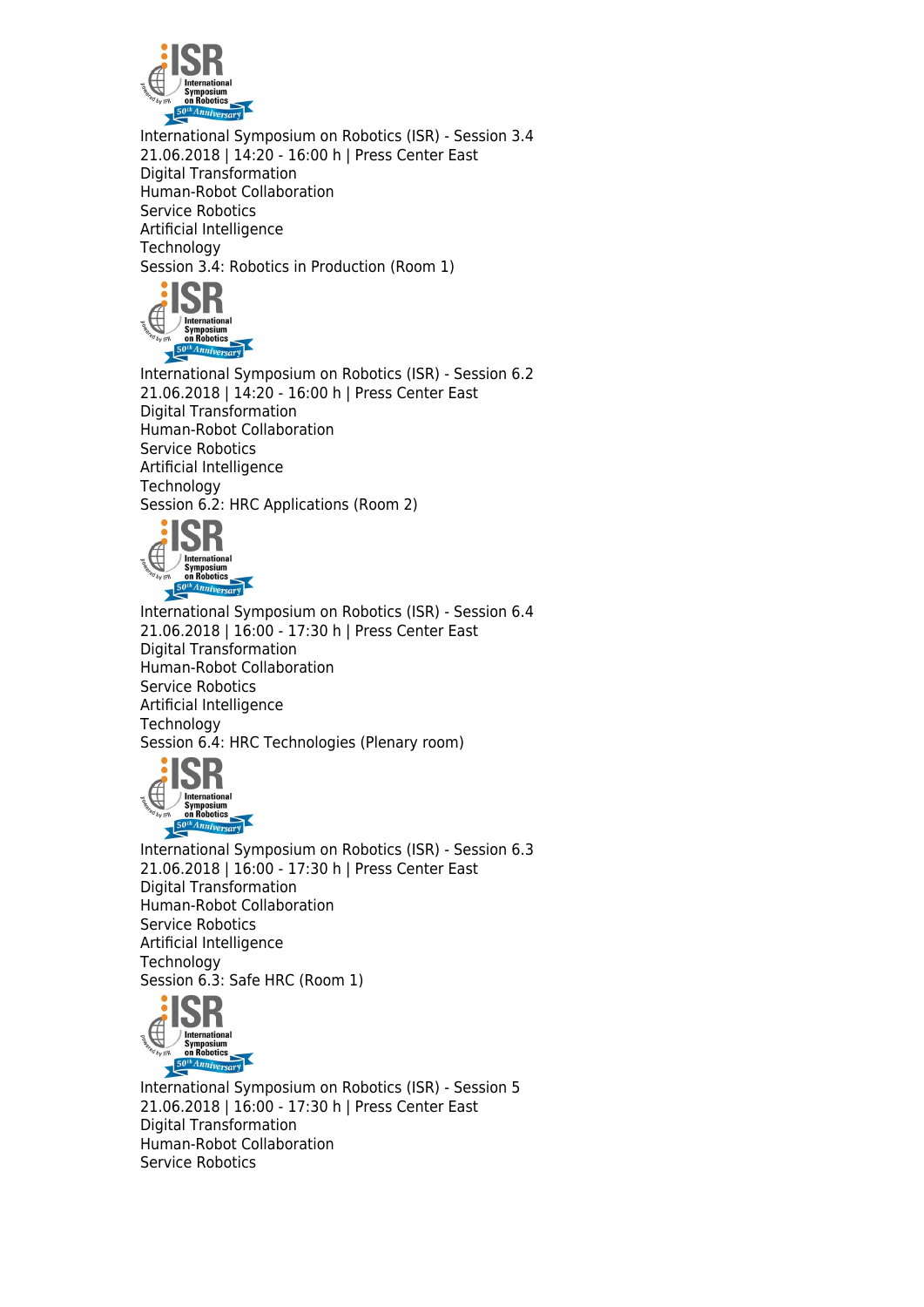Artificial Intelligence **Technology** Session 5: New Robotics Applications (Room 2)

Press conference FANUC 20.06.2018 | 15:45 - 16:45 h | Conference room A61 (Hall A6) Service Robotics **Technology** Press conference FANUC

Press conference OMRON 19.06.2018 | 14:45 - 15:45 h | Conference room A62 (Hall A6) Digital Transformation Service Robotics Human-Robot Collaboration Work 4.0 Press conference OMRON, 19th of June 2018, 2:45-3:45 p.m.





Talk: How to succeed in the Robotics sector Ali Muhammad ((VTT)), Panelist Roi Rodríguez (RobotUnion, Project Manager), Panelist 19.06.2018 | 10:15 - 11:00 h | Start-up Arena (B4.328) Digital Transformation Human-Robot Collaboration Work 4.0 Artificial Intelligence **Technology** Join experts Ali Muhammad (VTT), Sanyu Karani and Roi Rodriguez (FundingBox) to discover equity-free funding opportunities and business services offered to startups and SMEs in the Robotics sector.



Talk: How to accelerate your robotics startup with equity free funding Noaa Barak (Mobile World Capital, Strategy Manager), Speaker Roi Rodríguez (RobotUnion, Project Manager), Speaker 21.06.2018 | 10:15 - 11:00 h | Start-up Arena (B4.328) Digital Transformation **Technology** Human-Robot Collaboration Work 4.0 The RobotUnion call for startups is currently open, inviting applications from robotics & drones startups.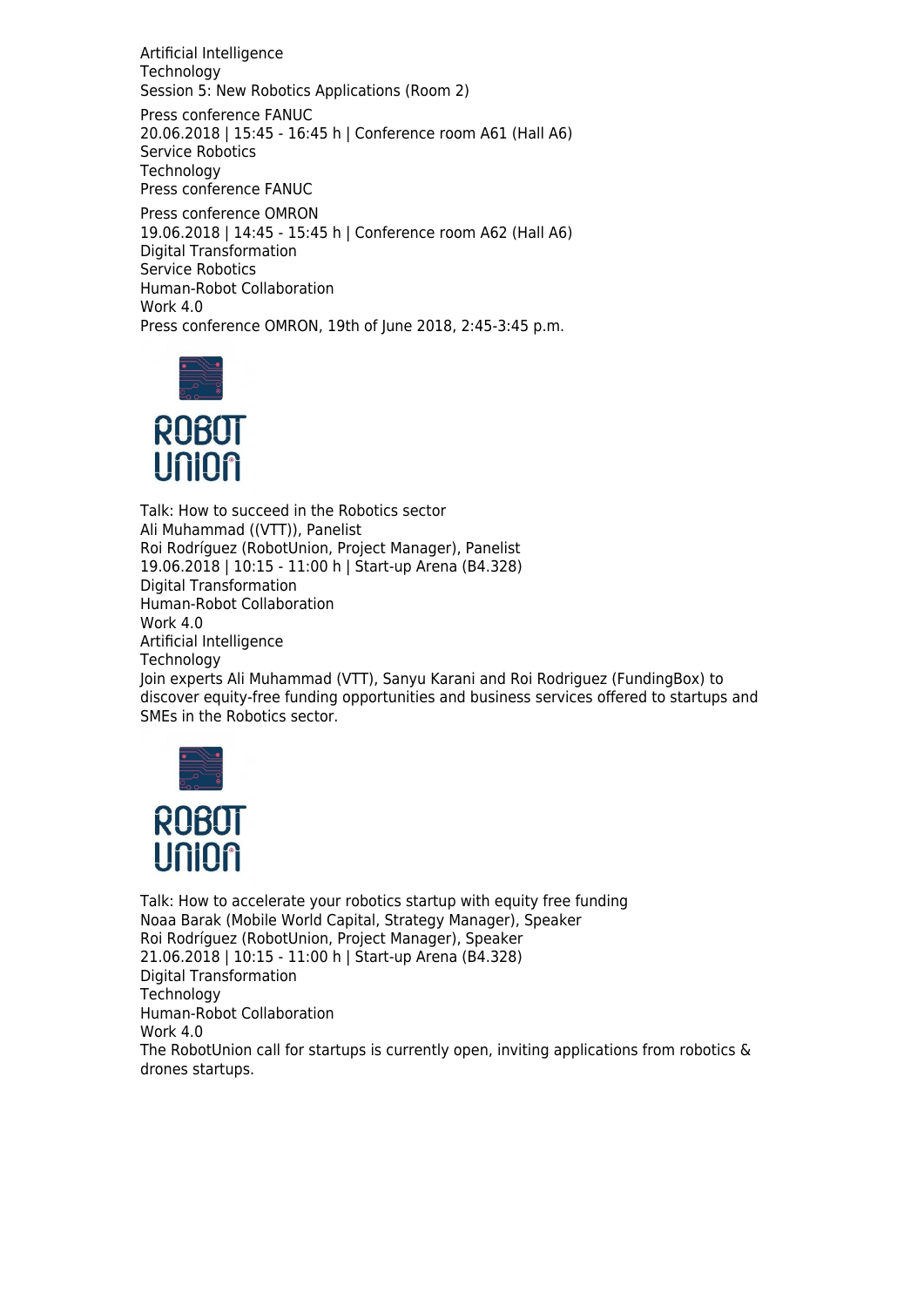

RobotUnion Networking Reception Noaa Barak (Mobile World Capital, Strategy Manager), Speaker Roi Rodríguez (RobotUnion, Project Manager), Speaker 21.06.2018 | 12:00 - 13:00 h | Start-up Arena (B4.328) Digital Transformation Human-Robot Collaboration Work 4.0 Artificial Intelligence **Technology** 

Discover equity-free funding opportunities and business services offered to startups and SMEs in the Robotics sector. Meet the acceleration programme´s team who can answer any of your questions and find out how your business benefits from RobotUnion



#### **IT2INDUSTRY**

Autonomous ground vehicles for heavy load delivery Victorien Fradel (ECA Group, Nuclear and Industry Manager), Speaker 20.06.2018 | 10:00 - 10:20 h | IT2I Forum (B4.216) Digital Transformation Markets and Industrie **Technology** Autonomous heavy vehicule for industrial field - Indoor/outdoor operations without infrastucture modification - Aluminium production



### **IT2INDUSTRY**

China Telecom - Our Experiences in Internet of Things (IoT) Roy Ng (China Telecom (Europe) Ltd., Director, Solution & Delivery Department), Speaker 22.06.2018 | 12:40 - 13:00 h | IT2I Forum (B4.216) Digital Transformation Markets and Industrie **Technology** Internet of Things (IoT) - Smart City - IoT Applications



OPC UA Demonstrator - Industrie 4.0 wird Realität 19.06.2018 | 10:00 - 17:00 h | B4.332 Digital Transformation Markets and Industrie Technology Auftakt, Begrüßung und Fachvorträge



OPC UA Demonstrator - Industrie 4.0 wird Realität 20.06.2018 | 10:00 - 16:30 h | B4.332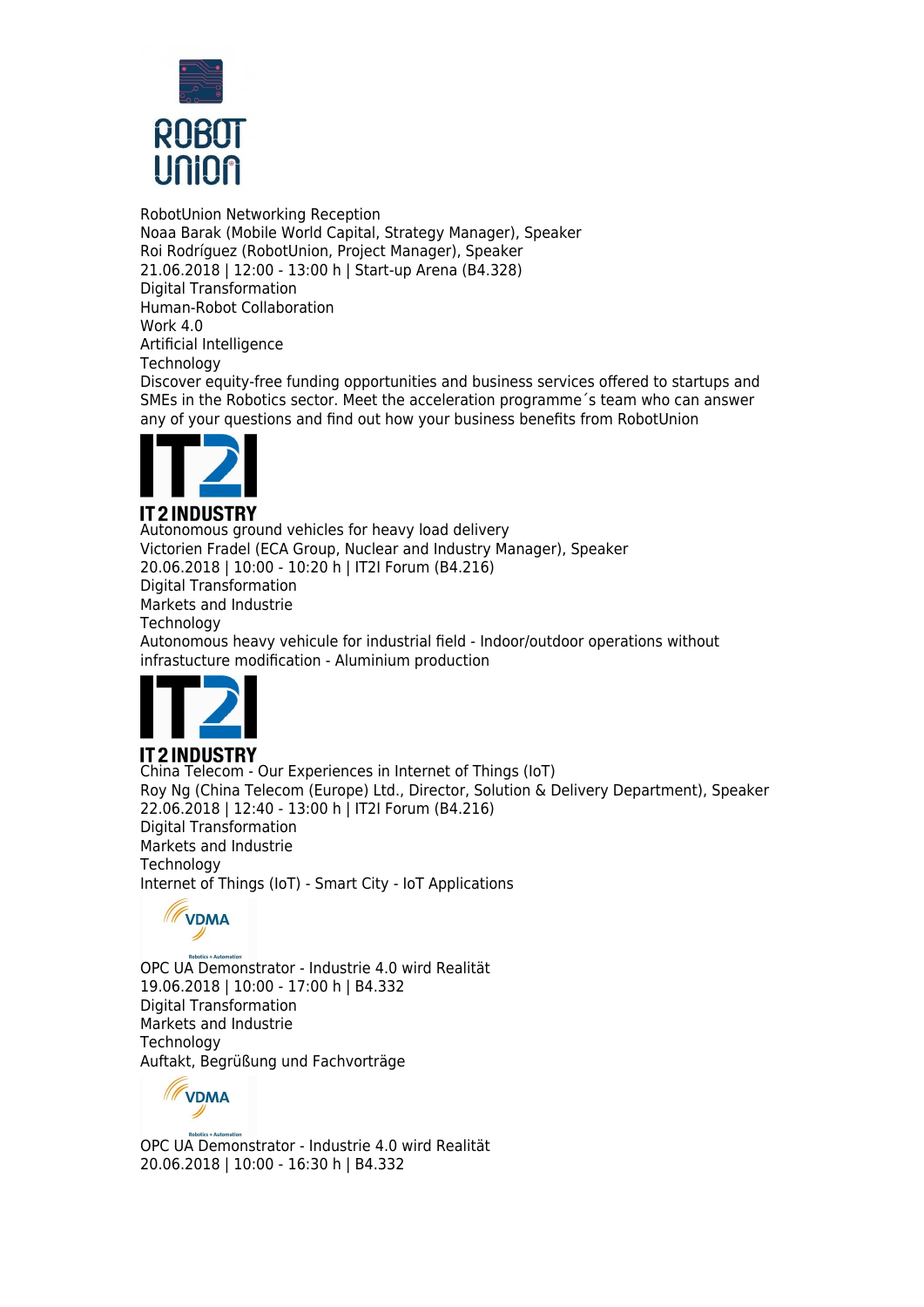Digital Transformation Markets and Industrie **Technology** 

**TVDMA** 

.

.

.

OPC UA Demonstrator - Industrie 4.0 wird Realität 21.06.2018 | 10:00 - 16:30 h | B4.332 Digital Transformation Markets and Industrie **Technology** 

**TVDMA** 

OPC UA Demonstrator - Industrie 4.0 wird Realität 22.06.2018 | 10:00 - 15:30 h | B4.332 Digital Transformation Markets and Industrie **Technology** 

smart<br> **EX** maintenance

Workshop 1: Predictive Maintenance through Intelligent Data Management and Analysis 19.06.2018 | 11:00 - 13:00 h | Smart Maintenance Pavilion (B4.222) Digital Transformation Markets and Industrie Technology Maintenance is a complex and multidimensional area that influences on the entire manufacturing system and associated (business) processes.



Dr. Andreas Dankl (dankl + partner consulting gmbh), Speaker 19.06.2018 | 13:00 - 14:30 h | Smart Maintenance Pavilion (B4.222) Digital Transformation Markets and Industrie **Technology** 

**EX** smart

Dr. Andreas Dankl (dankl + partner consulting gmbh), Speaker 20.06.2018 | 13:00 - 14:30 h | Smart Maintenance Pavilion (B4.222) Digital Transformation Markets and Industrie **Technology** 

**Ext** smart<br>maintenance

Dr. Andreas Dankl (dankl + partner consulting gmbh), Speaker 21.06.2018 | 13:00 - 14:30 h | Smart Maintenance Pavilion (B4.222) Digital Transformation Markets and Industrie **Technology** 



Dr. Andreas Dankl (dankl + partner consulting gmbh), Speaker 22.06.2018 | 13:00 - 14:30 h | Smart Maintenance Pavilion (B4.222)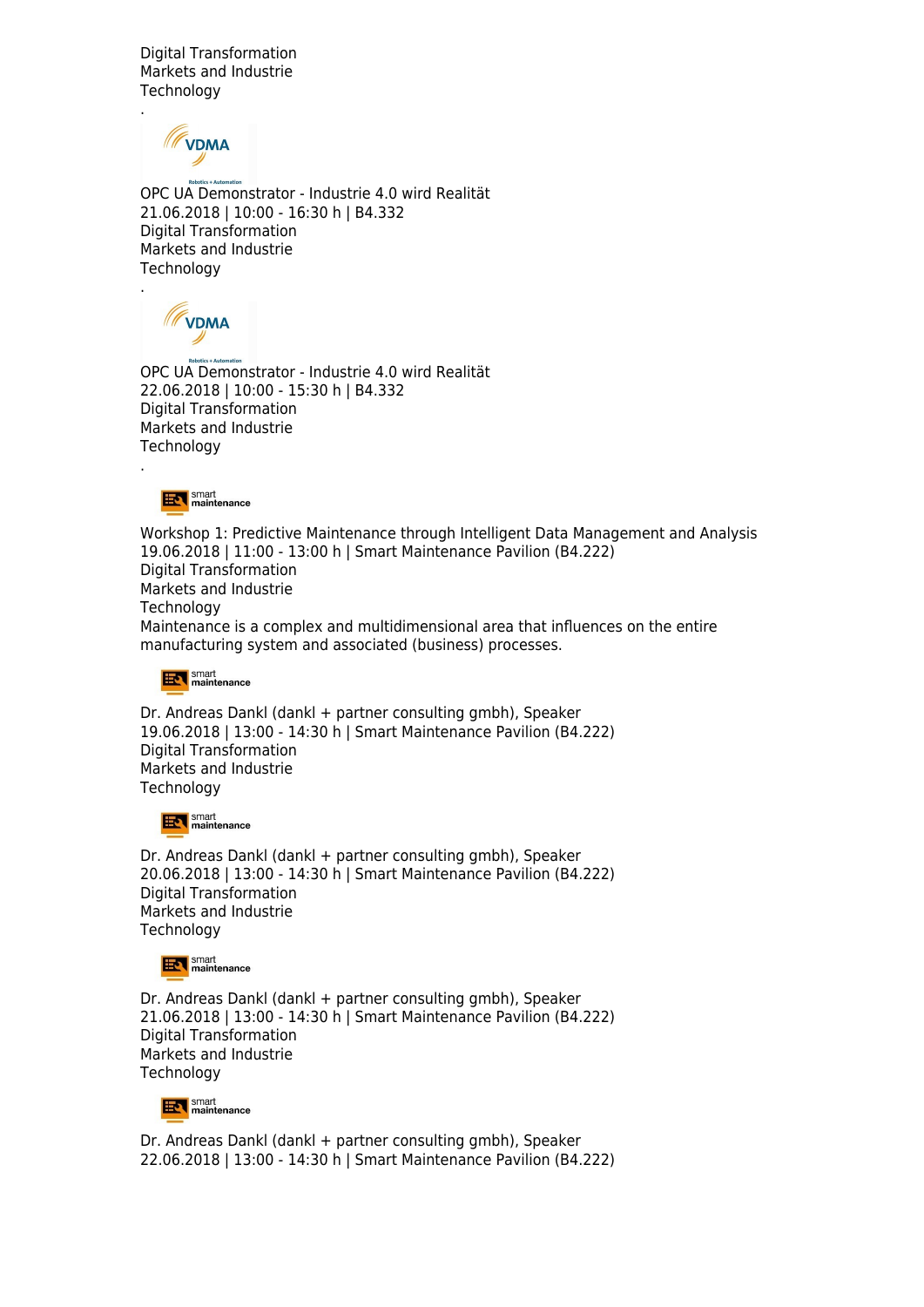Digital Transformation Markets and Industrie **Technology** 

smart<br> **EX** maintenance

Workshop 3: Modellbasierte kontextsensitive Handlungsanweisung 20.06.2018 | 11:00 - 13:00 h | Smart Maintenance Pavilion (B4.222) Digital Transformation Markets and Industrie **Technology** In dem Workshop werden Lösungsansätze für die moderne Instandhaltung diskutiert.



Workshop 5: Smart Sensor 21.06.2018 | 11:00 - 13:00 h | Smart Maintenance Pavilion (B4.222) Digital Transformation Markets and Industrie **Technology** Monitoring ist die Grundlage für Smart Maintenance - und eine intelligente Datenerfassung bildet die Grundlage für Monitoring



Plattformökonomie – Digital vernetzte Geschäftsmodelle Volker Schnittler (VDMA Informatik), Speaker 19.06.2018 | 11:00 - 11:45 h | Dialograum Plattformökonomie (B4.300) Digital Transformation Markets and Industrie **Technology** Strukturebenen von Plattformökonomie - Aktuelle Entwicklungstendenzen im Maschinenbau - 8 Schritte zur Plattformstrategie



Plattformökonomie – Digital vernetzte Geschäftsmodelle Volker Schnittler (VDMA Informatik), Speaker 22.06.2018 | 11:00 - 11:45 h | Dialograum Plattformökonomie (B4.300) Digital Transformation Markets and Industrie **Technology** Strukturebenen von Plattformökonomie - Aktuelle Entwicklungstendenzen im Maschinenbau - 8 Schritte zur Plattformstrategie



Platform economics – Digitally connected business models Volker Schnittler (VDMA Informatik), Speaker 19.06.2018 | 16:00 - 16:45 h | Dialogue Space Platform Economics (B4.300) Digital Transformation Markets and Industrie **Technology** Levels of hierarchy in platform economics - Current trends - 8 steps to your platform strategy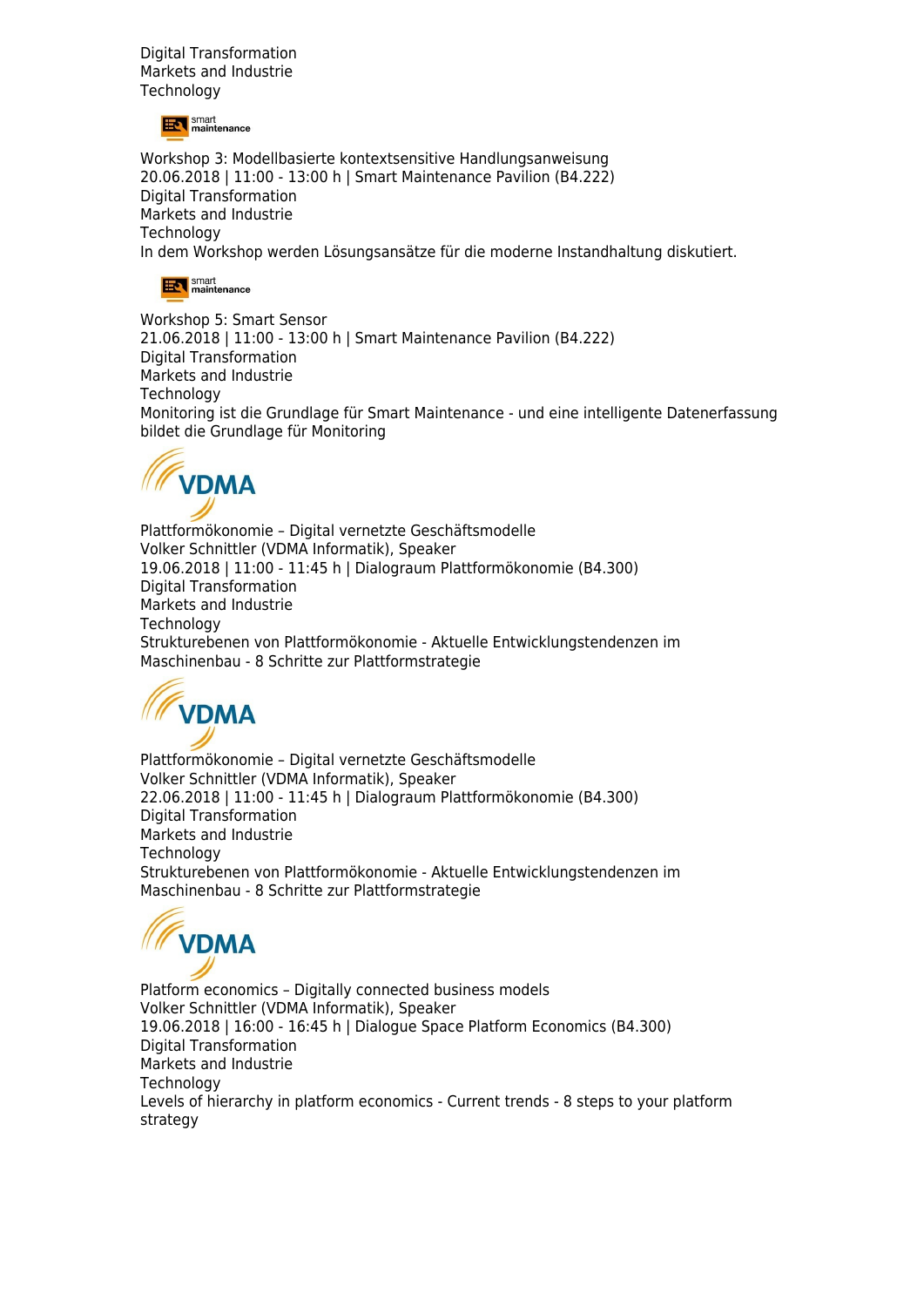

Platform economics – Digitally connected business models Volker Schnittler (VDMA Informatik), Speaker 20.06.2018 | 16:00 - 16:45 h | Dialogue Space Platform Economics (B4.300) Digital Transformation Markets and Industrie **Technology** Levels of hierarchy in platform economics - Current trends - 8 steps to your platform strategy



Platform economics – Digitally connected business models Volker Schnittler (VDMA Informatik), Speaker 21.06.2018 | 16:00 - 16:45 h | Dialogue Space Platform Economics (B4.300) Digital Transformation Markets and Industrie **Technology** Levels of hierarchy in platform economics - Current trends - 8 steps to your platform strategy



Platform economics – Digitally connected business models Volker Schnittler (VDMA Informatik), Speaker 22.06.2018 | 15:15 - 16:00 h | Dialogue Space Platform Economics (B4.300) Digital Transformation Markets and Industrie **Technology** Levels of hierarchy in platform economics - Current trends - 8 steps to your platform strategy



Plattformökonomie – Intelligente Planung mittels Integration proaktiver Services Daniel Gburek (COSMO CONSULT AG), Speaker 19.06.2018 | 11:45 - 12:30 h | Dialograum Plattformökonomie (B4.300) Digital Transformation Markets and Industrie **Technology** .

**VDMA** 

Plattformökonomie – Intelligente Fertigung mittels Integration vorausschauender Kontrollen Daniel Gburek (COSMO CONSULT AG), Speaker 20.06.2018 | 14:30 - 15:15 h | Dialograum Plattformökonomie (B4.300) Digital Transformation Markets and Industrie **Technology** .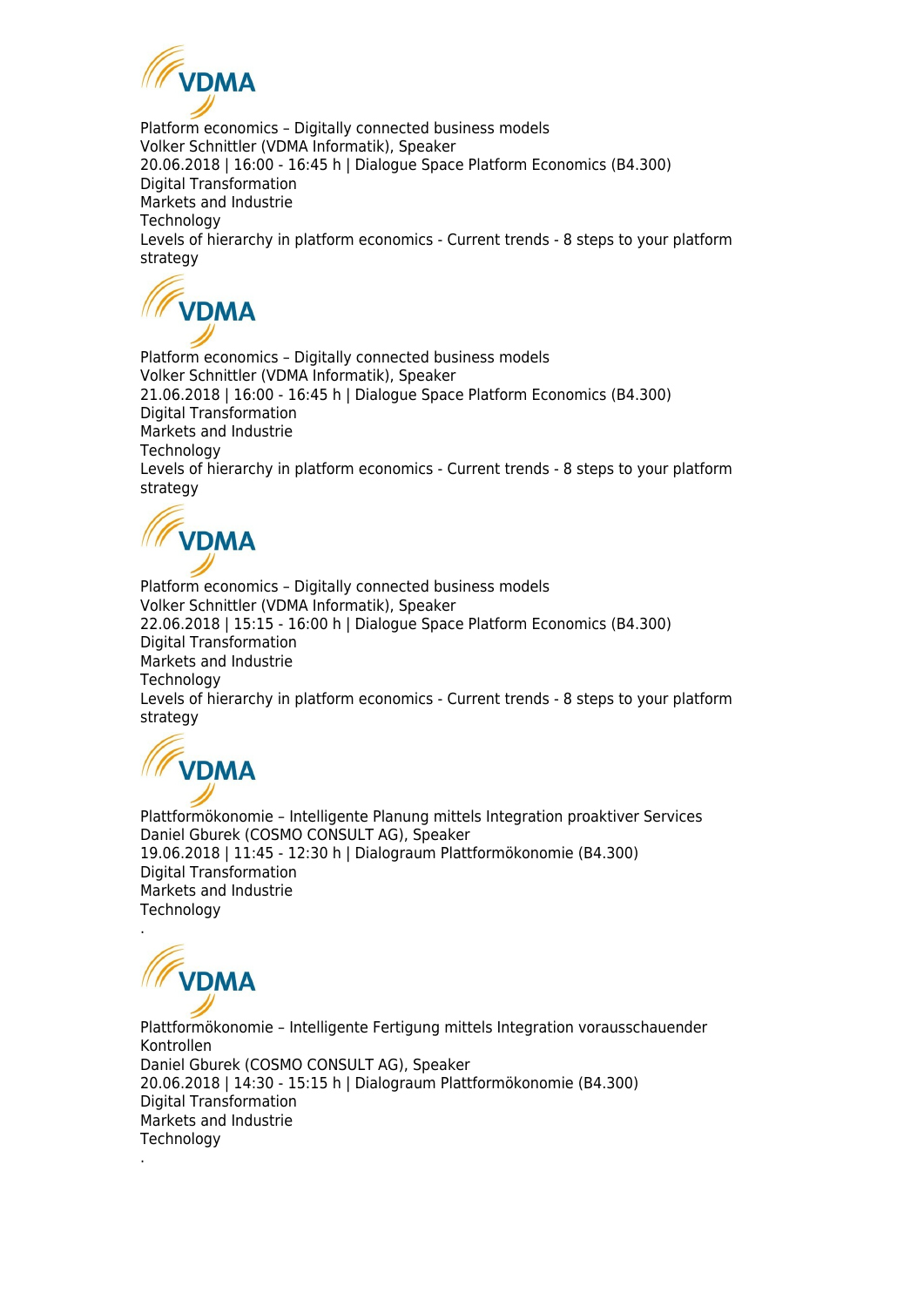

Plattformökonomie – Gestaltung von IoT Plattformgeschäften Prof. Dr. Hans Gerd Servatius (Competivation Consulting UG & Co. KG), Speaker 19.06.2018 | 14:30 - 15:15 h | Dialograum Plattformökonomie (B4.300) Digital Transformation Markets and Industrie **Technology** 



Plattformökonomie – Gestaltung von IoT Plattformgeschäften Prof. Dr. Hans Gerd Servatius (Competivation Consulting UG & Co. KG), Speaker 21.06.2018 | 11:00 - 11:45 h | Dialograum Plattformökonomie (B4.300) Digital Transformation Markets and Industrie **Technology** 



Platform economics - Designing IoT Platform Business Prof. Dr. Hans Gerd Servatius (Competivation Consulting UG & Co. KG, Managing Director), Speaker 20.06.2018 | 11:00 - 11:45 h | Dialogue Space Platform Economics (B4.300) Digital Transformation Markets and Industrie **Technology** 



Plattformökonomie – Grundlagen der Plattformökonomie Benedict Bender (Universität Potzdam), Speaker 19.06.2018 | 15:15 - 16:00 h | Dialograum Plattformökonomie (B4.300) Digital Transformation Markets and Industrie **Technology** 



Plattformökonomie – Strategie in neuen Marktdynamiken Felix Raab (connyun GmbH), Speaker 20.06.2018 | 11:45 - 12:30 h | Dialograum Plattformökonomie (B4.300) Digital Transformation Markets and Industrie **Technology** .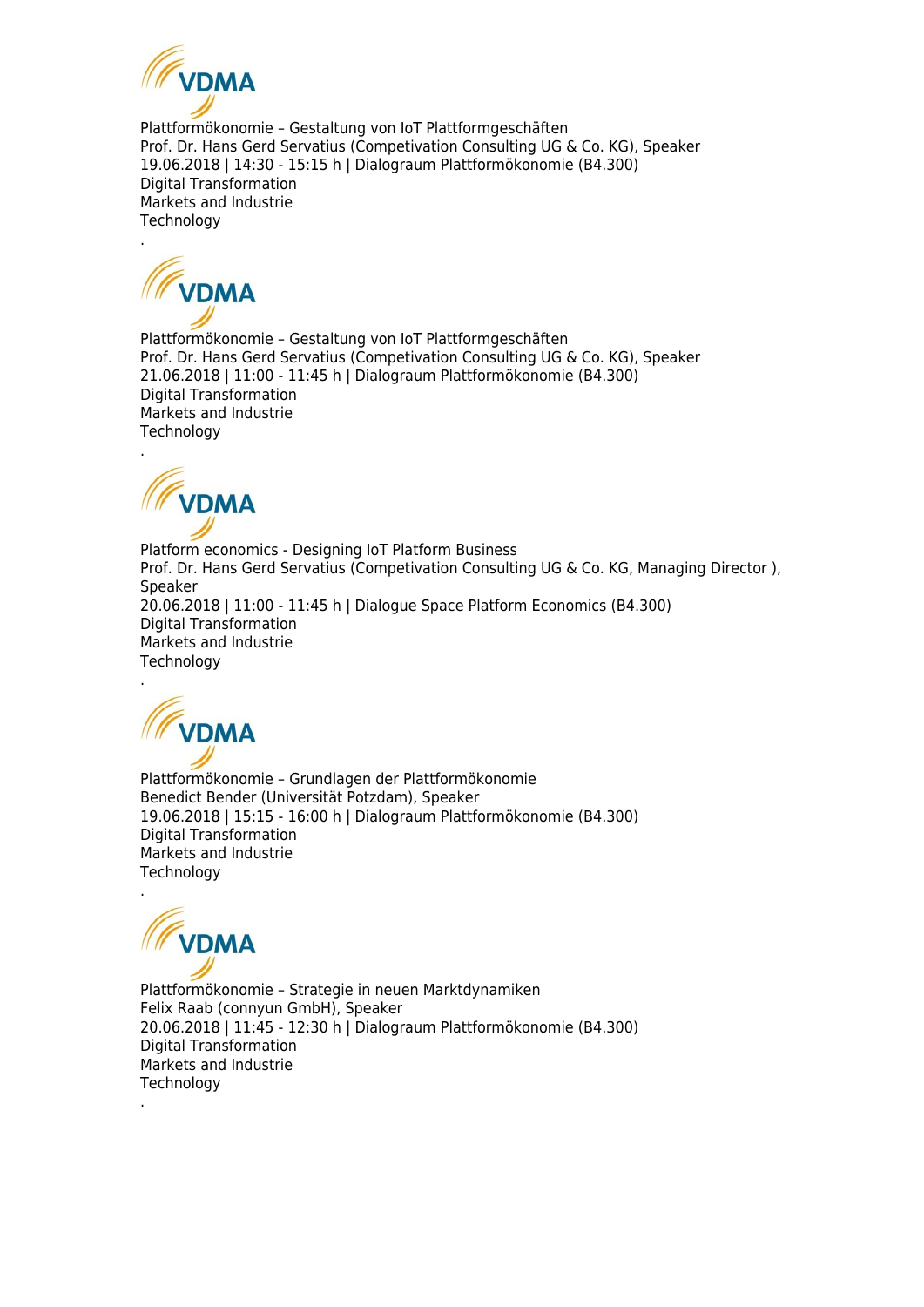

Plattformökonomie – Strategie in neuen Marktdynamiken Felix Raab (connyun GmbH), Speaker 22.06.2018 | 11:45 - 12:30 h | Dialograum Plattformökonomie (B4.300) Digital Transformation Markets and Industrie **Technology** 



.

Platform Economics - Business strategies in new dynamic markets Felix Raab (connyun GmbH, IoT Expert | New Business & Strategy), Speaker 20.06.2018 | 15:15 - 16:00 h | Dialogue Space Platform Economics (B4.300) Digital Transformation Markets and Industrie **Technology** 



Platform Economics - Business strategies in new dynamic markets Felix Raab (connyun GmbH, IoT Expert | New Business & Strategy), Speaker 22.06.2018 | 14:30 - 15:15 h | Dialogue Space Platform Economics (B4.300) Digital Transformation Markets and Industrie **Technology** 



Platform Economics - Standard Applications for Industrial IoT Daniel Reinhardt (connyun GmbH, Senior IoT Product Manager ), Speaker 21.06.2018 | 15:15 - 16:00 h | Dialogue Space Platform Economics (B4.300) Digital Transformation Markets and Industrie **Technology** 



Plattformökonomie - Standard Applikationen für das Industrial IoT Daniel Reinhardt (connyun GmbH), Speaker 21.06.2018 | 11:45 - 12:30 h | Dialograum Plattformökonomie (B4.300) Digital Transformation Markets and Industrie Technology